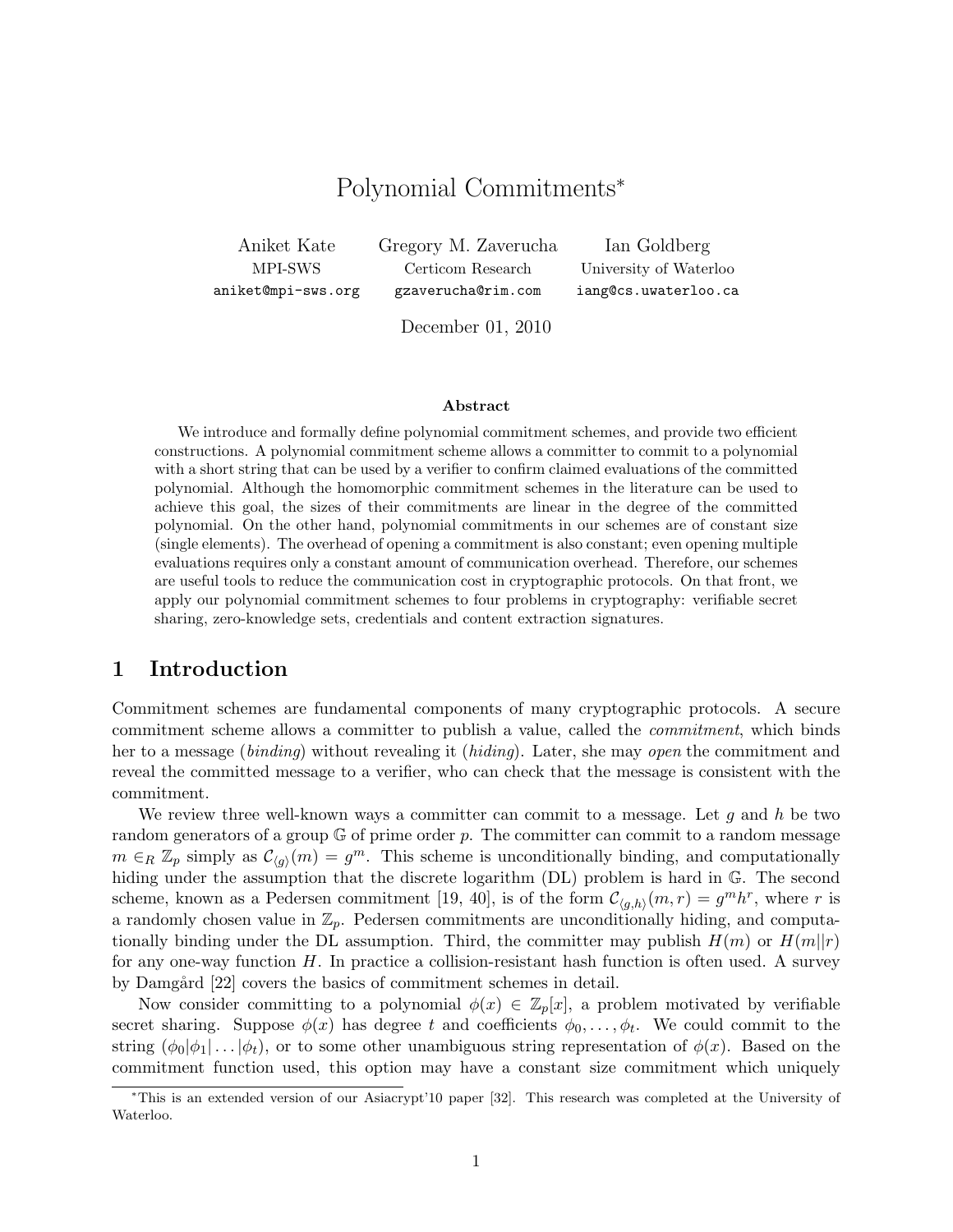determines  $\phi(x)$ . However, it limits the options for opening the commitment; opening must reveal the entire polynomial. This is not always suitable for cryptographic applications, most notably secret sharing, that require evaluations of the polynomial (*i.e.*,  $\phi(i)$  for  $i \in \mathbb{Z}_p$ ) be revealed to different parties or at different points in the protocol without revealing the entire polynomial. One solution is to commit to the coefficients,  $e.g., C = (g^{\phi_0}, \ldots, g^{\phi_t}),$  which allows one to easily confirm that an opening  $\phi(i)$  for index i is consistent with C. However, this has the drawback that the size of the commitment is now  $t + 1$  elements of  $\mathbb{G}$ .

Our Contributions. The main contribution of this paper is an efficient scheme to commit to polynomials  $\phi(x) \in \mathbb{Z}_p[x]$  over a bilinear pairing group, called PolyCommit<sub>DL</sub>, with the following features. The size of the commitment is constant, a single group element. The committer can efficiently open the commitment to any correct evaluation  $\phi(i)$  along with an element called the witness, which allows a verifier to confirm that  $\phi(i)$  is indeed the evaluation at i of the polynomial  $\phi(x)$ . The construction is based on an algebraic property of polynomials  $\phi(x) \in \mathbb{Z}_p[x]$  that  $(x - i)$ perfectly divides the polynomial  $\phi(x) - \phi(i)$  for any  $i \in \mathbb{Z}_p$ . The hiding property of the scheme is based on the DL assumption. The binding property of the scheme is proven under the SDH assumption [8]. Using a technique similar to Pedersen commitments, we also define a stronger commitment scheme  $PolyCommit_{Ped}$ , which achieves unconditional hiding and computational binding under the SDH assumption.

When a set of evaluations  $\{\phi(i): i \in S\}$  is opened at the same time, what we term *batch opening*, the overhead still remains a single witness element. Security of batch opening assumes that the bilinear version of the SDH (BSDH) problem [28] is hard. Further, our schemes are homomorphic and easily randomizable. As in other work on reducing communication costs  $(e,q,[10])$  the global system parameters are somewhat large  $(O(t))$  in our case). Reducing communication complexity (i.e., the number of bits transferred) is our goal, and to this end we apply the PolyCommit schemes to the following four applications.

First we apply the PolyCommit schemes to the Feldman verifiable secret sharing (VSS) protocol [24]. The new VSS protocol requires a broadcast with size  $O(1)$  as compared to  $O(n)$  required in the best known protocols in the literature (where  $n$  is the number of participants) [24, 40].

Second, we define and use the PolyCommit schemes to construct a relaxed type of zero-knowledge set (ZKS) [36]. A ZKS is a commitment to a set S, such that the committer may prove that  $i \in S$ , or  $i \notin S$  without revealing additional information about S, not even |S|. We define nearly zeroknowledge sets as ZKS that do not attempt to hide the size of the committed set. This is sufficient for most applications of zero-knowledge sets, and our construction has constant size proofs of (non)membership as compared to the best known constructions of ZKS that require non-constant communication [17, 34]. In our construction, PolyCommit<sub>Ped</sub> is used to commit to the polynomial  $\phi$ such that  $\phi(i) = 0$  if  $i \in S$ . We apply the same relaxation to elementary zero-knowledge databases (ZK-EDB), and achieve constant communication there as well. Here, we view our ZK-EDB scheme as a commitment to an indexed list of messages  $(i, m_i = \phi(i)).$ 

In the next application we leverage the efficiency of batch opening, by using the PolyCommit schemes in an efficient general construction of a *content extraction signature* (CES) scheme [45]. A CES scheme allows a signature holder to extract signatures for subsections of the signed message. The general construction, when instantiated with our commitment scheme and a general secure signature scheme, is as efficient as the best known CES scheme, which relies on specific properties of the RSA signature scheme.

In the special case when the CES scheme is used to authenticate a list of attributes about a person, the result is a digital credential with an efficient selective show operation. A selective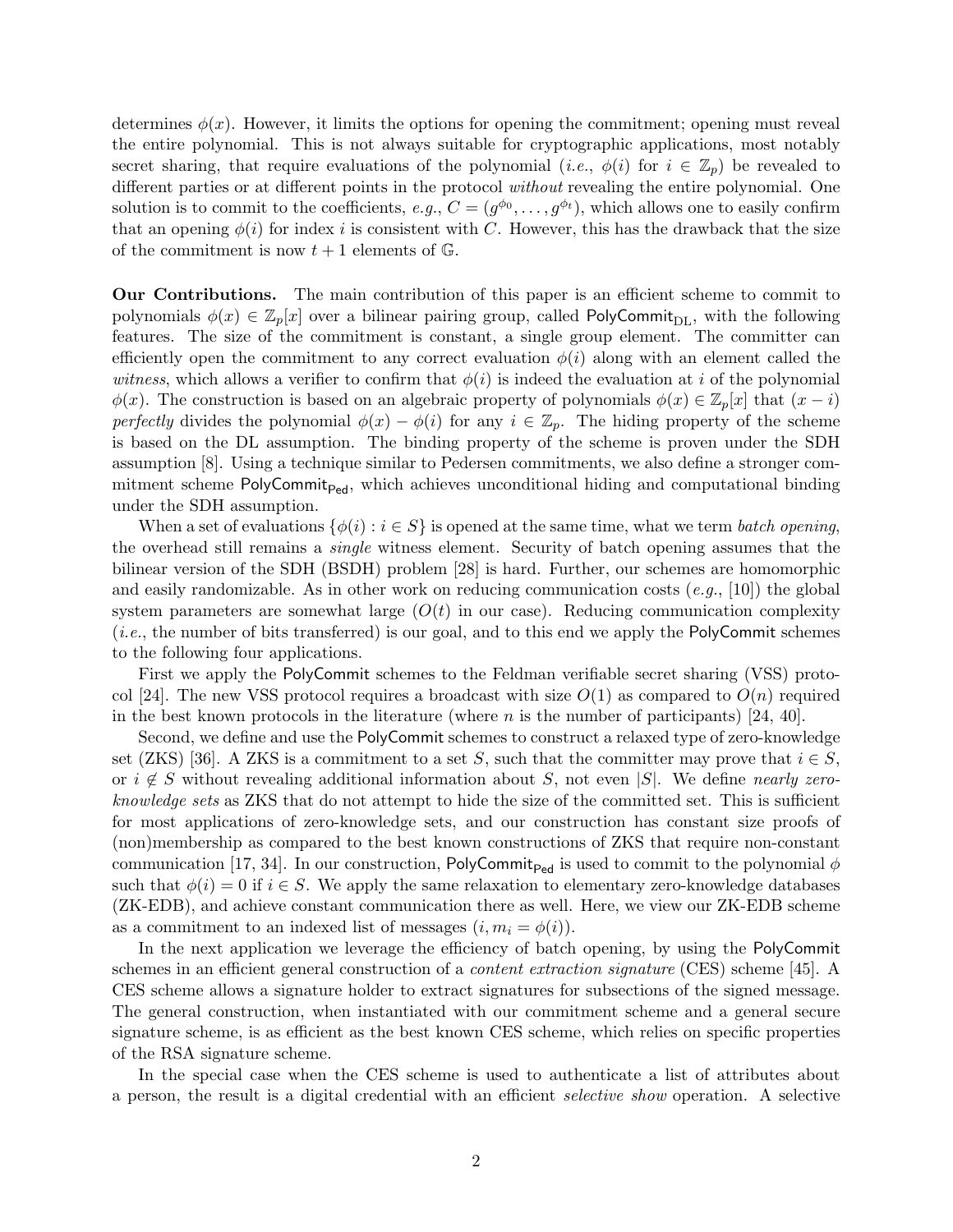show allows the credential holder to reveal only a subset of the attributes, with proof that the revealed attributes are signed. More precisely, the communication cost of revealing  $k$  attributes in a credential with t attributes is  $O(k)$ , while known credential systems (such as [12, 15]) must communicate  $O(t)$  bits. We also show how to efficiently prove knowledge of committed values, allowing predicates on attributes to be proven in zero-knowledge (also with complexity  $O(k)$ ).

Outline. In the rest of this section, we compare our contributions with related work (work related to each application is included in the respective subsection). In  $\S$ 2, we cover some preliminary material and describe the cryptographic assumptions made in the paper. §3 defines polynomial commitments and presents our constructions. §4 is devoted to applications: verifiable secret sharing  $(\S4.1)$ , zero-knowledge sets and elementary databases  $(\S4.2)$ , and selective disclosure of signed data and credentials  $(\S 4.3)$ . In  $\S 5$ , we present some open problems. Due to space constraints, all security proofs are provided in the appendices.

Related Work. Similar to our scheme, a Merkle hash tree [35] allows many values to be committed to with a single element. Here, the leaves of a binary tree are the messages. Each non-leaf node has the value  $H(L||R)$  where L and R are its children, and H is a collision-resistant hash function. One can open the commitment to an individual message by revealing the message, and a path up the tree to the root. The opening has size  $O(\log n)$  as compared to  $O(1)$  in our scheme, where  $n$  is the total number of elements. Further, this scheme is not homomorphic.

Chase et al. [18] introduce mercurial commitments to construct ZKS, which eventually led to the commitment schemes for committing to a vector of messages  $[17, 34]$ . Catalano *et al.*  $[17]$ , and Libert and Yung [34] construct vector commitment schemes under the name trapdoor t-mercurial commitments. The security of both of these commitment schemes is based on SDH-like assumptions and their system parameters have size  $O(t)$ , as in our scheme. In [17], all messages must be revealed when opening, while in [34], the committer may open a commitment to a single message. However, in [34], it is not possible to have arbitrary indices for committed messages since each of the  $t$ committed messages is associated with a value in the system parameters  $g^{\alpha^j}$  for  $j \in [1, t]$ . Our scheme does not have any such restriction on the domain for the indices, offering greater flexibility.

Another related primitive is a cryptographic *accumulator* [4], which aggregates a large set of input elements into a single element and can provide a witness as evidence that an element is included in the accumulator. Further, it is possible to use a witness to prove (in zero-knowledge) that the element is included in the accumulator. Camenisch and Lysyanskaya [14] extend the concept to dynamic accumulators, which support efficient updates. Au et al. [1] observe that a paring-based accumulator by Nguyen [38] is a bounded accumulator, i.e., only a fixed number of elements can be accumulated. They then go on to use bounded accumulators to construct a compact e-cash scheme [2]. However, the accumulated elements in this scheme are not ordered, which makes it inappropriate for accumulating polynomials. While the PolyCommit schemes provide the same features as non-dynamic accumulators, they also have additional features (hiding and batch opening) and are more general since we can commit to a polynomial instead of a set.

### 2 Preliminaries

In what follows, all adversaries are probabilistic polynomial time (PPT) algorithms with respect to a security parameter  $\kappa$  expect if stated otherwise. Further, they are *static* and they have to choose their nodes before protocol instances start. A function  $\epsilon(\cdot): \mathbb{N} \to \mathbb{R}^+$  is called *negligible* if for all  $c > 0$  there exists a  $k_0$  such that  $\epsilon(k) < 1/k^c$  for all  $k > k_0$ . In the rest of the paper,  $\epsilon(\cdot)$  will always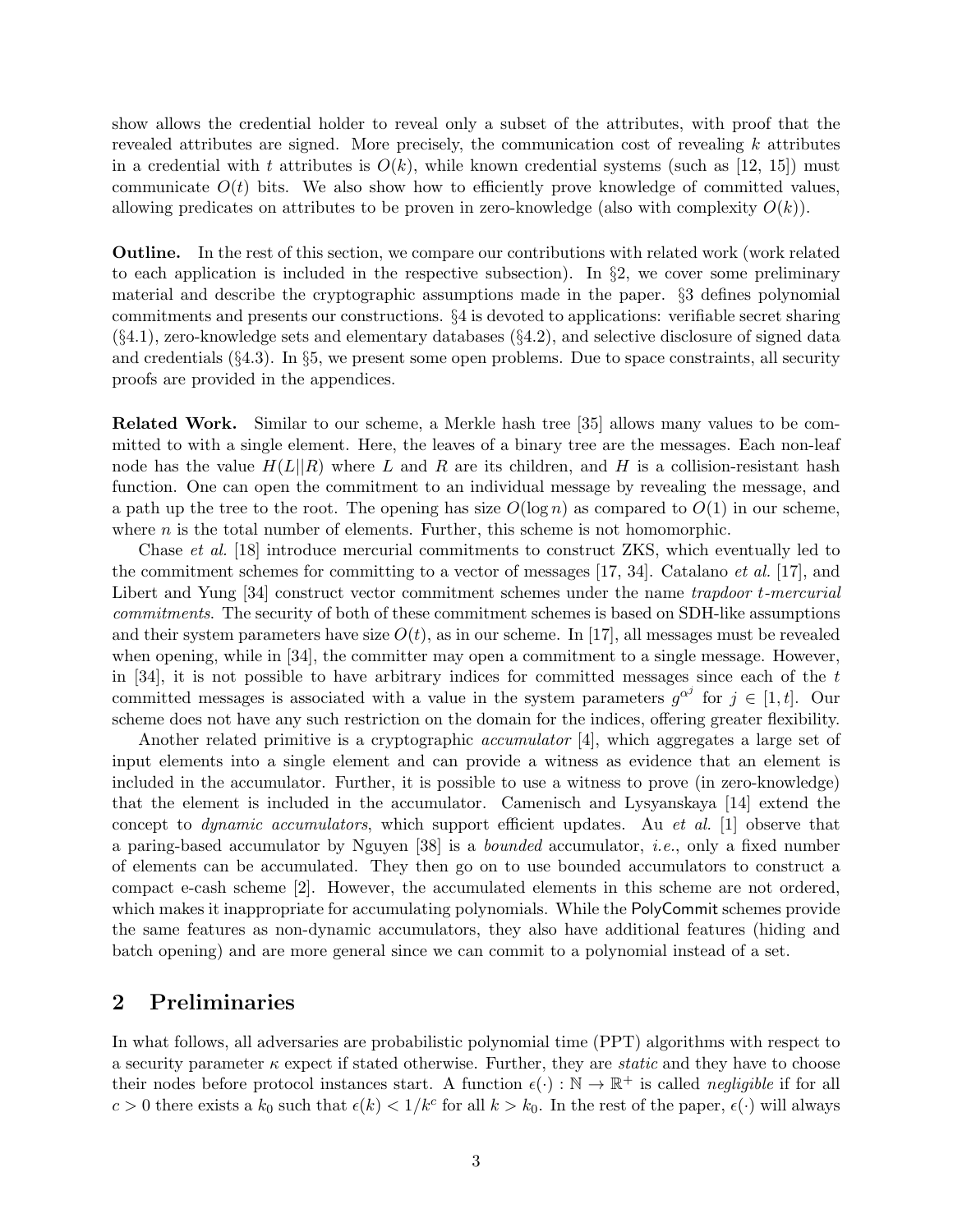denote a negligible function. We use the notation  $e : \mathbb{G} \times \mathbb{G} \to \mathbb{G}_T$  to denote a symmetric (type 1) bilinear pairing in groups of prime order  $p \geq 2^{2\kappa}$ . The choice of type 1 pairings was made to simplify presentation, however, our constructions can easily be modified to work with pairings of types 2 and 3 as well. For details of bilinear pairings, see Appendix A.

We use the *discrete logarithm* (DL) assumption [35, Chap. 3], and the *t*-strong Diffie-Hellman (t-SDH) assumption [8] to prove the security of the PolyCommit<sub>DL</sub> and PolyCommit<sub>Ped</sub> schemes. Security of two additional properties of the schemes require a generalization of the t-Diffie-Hellman *inversion* (*t*-DHI) assumption [37, 7], and the bilinear version of *t*-SDH, the *t*-BSDH assumption [28].

Definition 2.1. Discrete logarithm (DL) Assumption. Given a generator  $g$  of  $\mathbb{G}^*$ , where  $\mathbb{G}^* = \mathbb{G}$  or  $\mathbb{G}_T$ , and  $a \in_R \mathbb{Z}_p^*$ , for every adversary  $\mathcal{A}_{\text{DL}}$ ,  $\Pr[\mathcal{A}_{\text{DL}}(g, g^a) = a] = \epsilon(\kappa)$ .

Mitsunari, Sakai and Kasahara [37] introduced the weak Diffie-Hellman assumption, which was renamed the t-DHI assumption by Boneh and Boyen [7] as this assumption is stronger than the Diffie-Hellman assumption, especially for large values of t. See Cheon [20] for a security analysis.

The t-DHI problem is, on input  $\langle g, g^\alpha, g^{\alpha^2}, \ldots, g^{\alpha^t} \rangle \in \mathbb{G}^{t+1}$  to output  $g^{1/\alpha}$ , or equivalently (see [9]),  $g^{\alpha^{t+1}}$ . In this paper, we use a generalization of the t-DHI assumption, where A has to output a pair  $\langle \phi(x), g^{\phi(\alpha)} \rangle \in \mathbb{Z}_p[x] \times \mathbb{G}$  such that  $2^{\kappa} > \deg(\phi) > t$ . We call this assumption the t-polynomial  $Diffie-Hellman$  (t-polyDH) assumption. This assumption was implicitly made by [1, 2] to support their claim that the accumulator of  $[38]$  is bounded.<sup>1</sup> In Appendix B, we discuss the generic group model security of the t-polyDH assumption.

Definition 2.2. *t*-polynomial Diffie-Hellman (*t*-polyDH) Assumption. Let  $\alpha \in_R \mathbb{Z}_p^*$ . Given as input a  $(t+1)$ -tuple  $\langle g, g^\alpha, g^{\alpha^2}, \dots, g^{\alpha^t} \rangle \in \mathbb{G}^{t+1}$ , for every adversary  $\mathcal{A}_{t-\text{polyDH}}$ , the probability  $\Pr[\mathcal{A}_{t-\text{polyDH}}(g, g^{\alpha}, g^{\alpha^2}, \dots, g^{\alpha^t}) = \langle \phi(x), g^{\phi(\alpha)} \rangle] = \epsilon(\kappa)$  for any freely chosen  $\phi(x) \in \mathbb{Z}_p[x]$  such that  $2^{\bar{\kappa}} > \deg(\phi) > t$ .

Boneh and Boyen [8] defined the t-SDH assumption that is related to but stronger than the t-DHI assumption and has exponentially many non-trivially different solutions, all of which are acceptable.

Definition 2.3. t-Strong Diffie-Hellman (t-SDH) Assumption. Let  $\alpha \in_R \mathbb{Z}_p^*$ . Given as input a  $(t + 1)$ -tuple  $\langle g, g^\alpha, g^{\alpha^2}, \dots, g^{\alpha^t} \rangle \in \mathbb{G}^{t+1}$ , for every adversary  $\mathcal{A}_{t}$ -SDH, the probability  $Pr[\mathcal{A}_{t\text{-}}SDH(g, g^{\alpha}, g^{\alpha^2}, \dots, g^{\alpha^t}) = \langle c, g^{\frac{1}{\alpha+c}} \rangle] = \epsilon(\kappa)$  for any value of  $c \in \mathbb{Z}_p \setminus \{-\alpha\}.$ 

Security of the batch opening extension of our commitment schemes requires the bilinear version of the t-SDH assumption, the t-BSDH assumption [28].

Definition 2.4. *t*-Bilinear Strong Diffie-Hellman (*t*-BSDH) Assumption. Let  $\alpha \in_R \mathbb{Z}_p^*$ . Given as input a  $(t + 1)$ -tuple  $\langle g, g^\alpha, g^{\alpha^2}, \dots, g^{\alpha^t} \rangle \in \mathbb{G}^{t+1}$ , for every adversary  $\mathcal{A}_{t-}$ BSDH, the probability  $Pr[\mathcal{A}_{t-}BSDH(g, g^{\alpha}, g^{\alpha^2}, \dots, g^{\alpha^t}) = \langle c, e(g, g)^{\frac{1}{\alpha+c}} \rangle] = \epsilon(\kappa)$  for any value of  $c \in \mathbb{Z}_p \setminus \{-\alpha\}.$ 

A similar assumption was also made in [30], but with a different solution:  $\langle c, e(g, h)^{1/(\alpha+c)} \rangle$ , where  $h \in_R G$  is an additional system parameter.

<sup>&</sup>lt;sup>1</sup>Note that we bound deg( $\phi$ ) by 2<sup>k</sup> as evaluations can be found for polynomials with higher degrees in PPT using number theoretic techniques  $(e.g., for \phi(x) = x^{p-1}, g^{\phi(\alpha)} = g \text{ for any } \alpha \in \mathbb{Z}_p^*).$  In practice,  $deg(\phi) \ll 2^{\kappa}$ .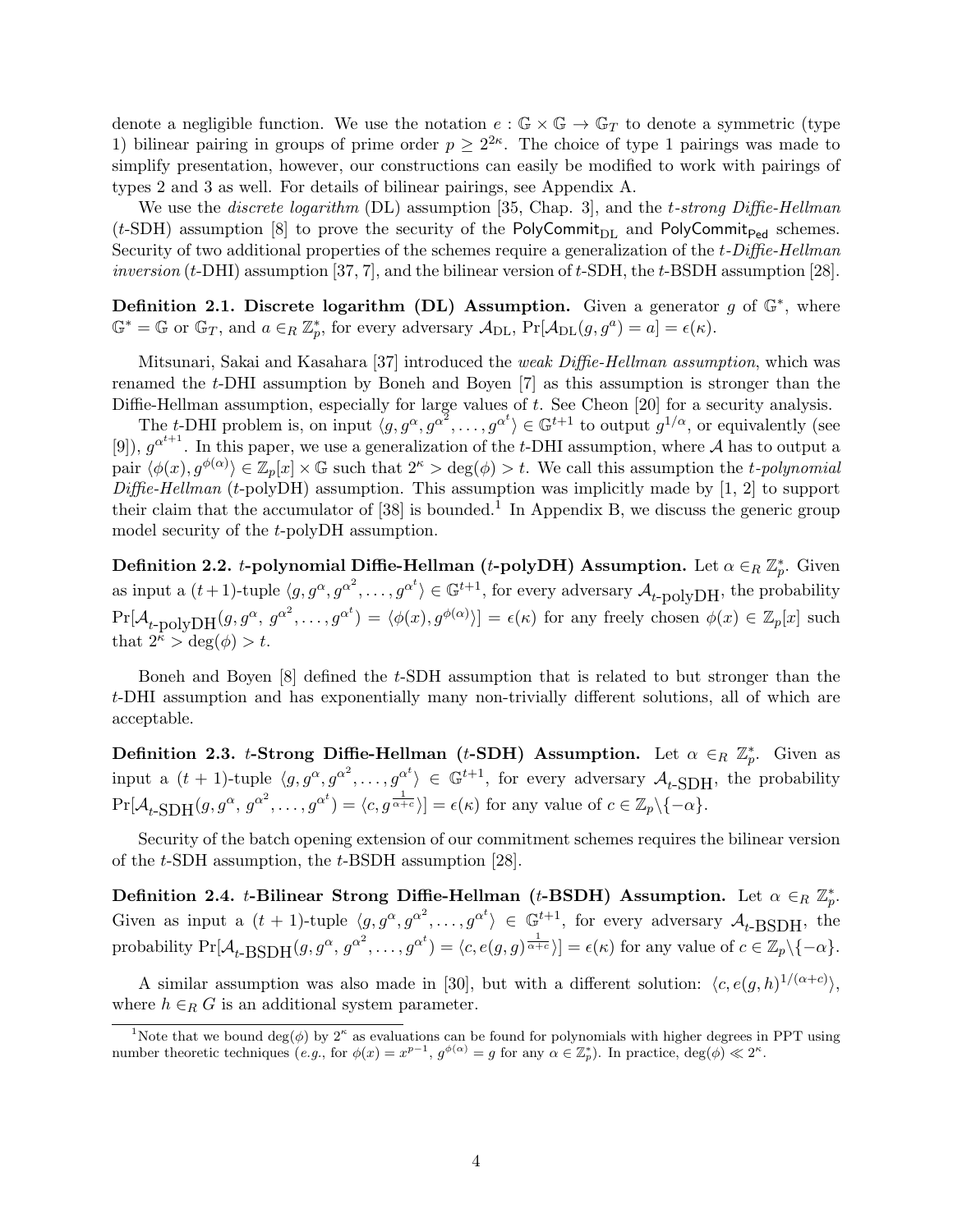# 3 Polynomial Commitments

In this section we provide a formal definition of a polynomial commitment scheme, followed by two constructions. In the first construction the commitments are computationally hiding, while in the second they are unconditionally hiding. We also prove the security properties and discuss some useful features of our constructions.

### 3.1 Definition

A polynomial commitment scheme consists of six algorithms: Setup, Commit, Open, VerifyPoly, CreateWitness, and VerifyEval.

- **Setup**( $1^{\kappa}$ , t) generates an appropriate algebraic structure G and a commitment public-private key pair  $\langle$  PK, SK $\rangle$  to commit to a polynomial of degree  $\leq t$ . For simplicity, we add G to the public key PK. Setup is run by a trusted or distributed authority. Note that SK is not required in the rest of the scheme.
- **Commit(PK,**  $\phi(x)$ ) outputs a commitment C to a polynomial  $\phi(x)$  for the public key PK, and some associated decommitment information  $d$ . (In some constructions,  $d$  is null.)
- **Open(PK, C,**  $\phi(x)$ , d) outputs the polynomial  $\phi(x)$  used while creating the commitment, with decommitment information d.
- **VerifyPoly(PK, C,**  $\phi(x)$ , d) verifies that C is a commitment to  $\phi(x)$ , created with decommitment information d. If so the algorithm outputs 1, otherwise it outputs 0.
- **CreateWitness(PK**,  $\phi(x)$ , *i*, *d*) outputs  $\langle i, \phi(i), w_i \rangle$ , where  $w_i$  is a witness for the evaluation  $\phi(i)$  of  $\phi(x)$  at the index i and d is the decommitment information.
- **VerifyEval(PK,** C, i,  $\phi(i), w_i$ ) verifies that  $\phi(i)$  is indeed the evaluation at the index i of the polynomial committed in  $\mathcal{C}$ . If so the algorithm outputs 1, otherwise it outputs 0.

Note that it is possible to commit to a list of messages  $(m_1, \ldots, m_{t+1})$  by associating each to a unique key (index)  $k_1, \ldots, k_{t+1}$  in  $\mathbb{Z}_p$ , and interpolating to find  $\phi(x) \in \mathbb{Z}_p[x]$ , such that  $\deg(\phi) \leq t$ and  $\phi(k_i) = m_i$ .

In terms of security, a malicious committer should not be able to convincingly present two different values as  $\phi(i)$  with respect to C. Further, until more than deg( $\phi$ ) points are revealed, the polynomial should remain hidden. Next, we formally define the security and correctness of a polynomial commitment.

Definition 3.1. We say (Setup, Commit, Open, VerifyPoly, CreateWitness, and VerifyEval) is a secure polynomial commitment scheme if it satisfies the following properties.

Correctness. Let PK  $\leftarrow$  Setup(1<sup>k</sup>) and  $\mathcal{C} \leftarrow$  Commit(PK,  $\phi(x)$ ). For a commitment  $\mathcal{C}$  output by Commit(PK,  $\phi(x)$ ), and all  $\phi(x) \in \mathbb{Z}_p[x]$ ,

- the output of  $Open(PK, \mathcal{C}, \phi(x))$  is successfully verified by VerifyPoly(PK,  $\mathcal{C}, \phi(x)$ ), and,
- any  $\langle i, \phi(i), w_i \rangle$  output by CreateWitness(PK,  $\phi(x), i$ ) is successfully verified by VerifyEval(PK,  $\mathcal{C}, i, \phi(i), w_i$ ).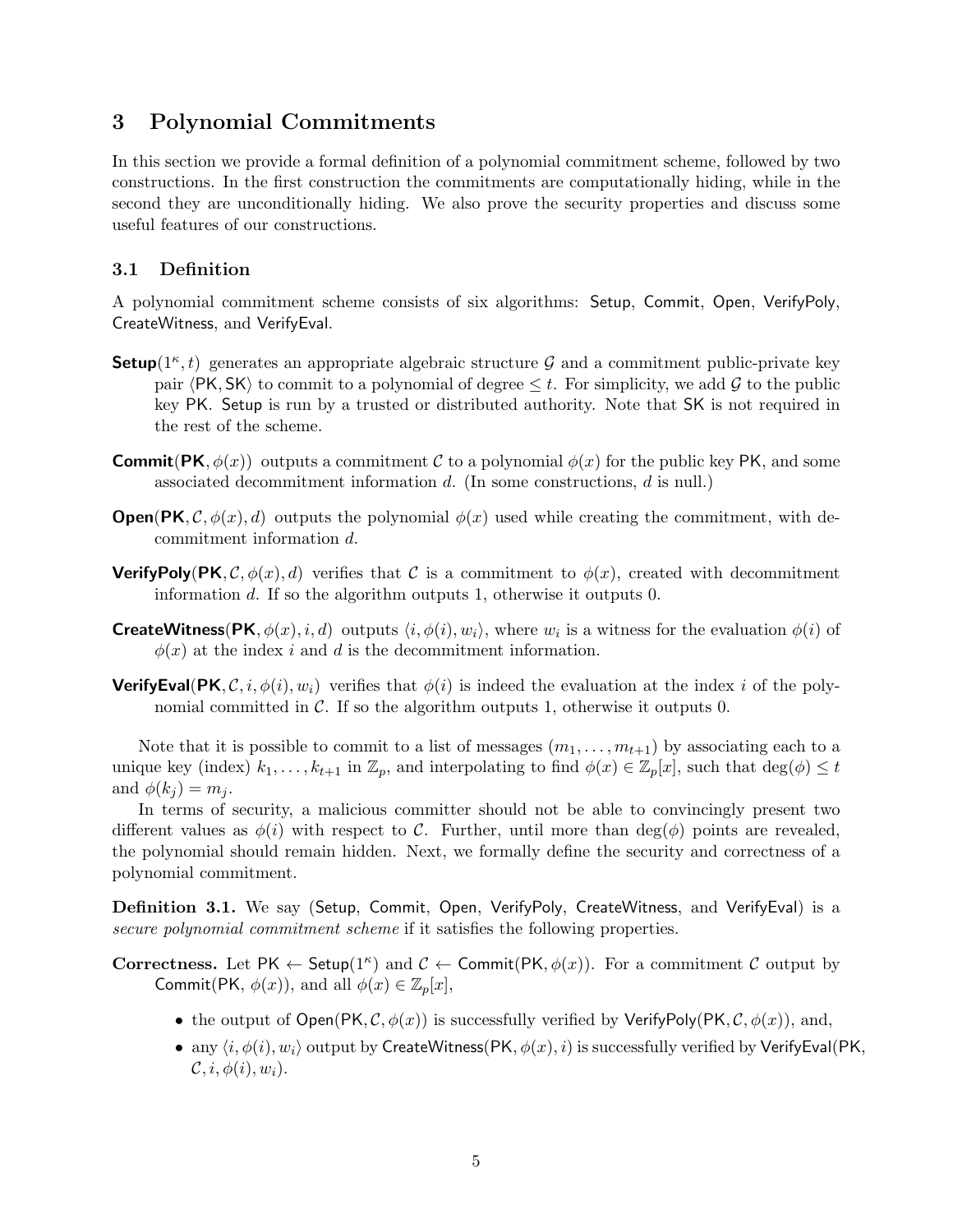Polynomial Binding. For all adversaries A:

$$
\Pr\left(\begin{matrix}\mathsf{PK}\leftarrow\mathsf{Setup}(1^\kappa),\ (\mathcal{C},\langle\phi(x),\phi'(x)\rangle)\leftarrow\mathcal{A}(\mathsf{PK}):\\ \mathsf{VerifyPoly}(\mathsf{PK},\mathcal{C},\phi(x))=1\ \wedge\\ \mathsf{VerifyPoly}(\mathsf{PK},\mathcal{C},\phi'(x))=1\ \wedge\\ \phi(x)\neq\phi'(x)\end{matrix}\right)=\epsilon(\kappa).
$$

Evaluation Binding. For all adversaries A:

$$
\Pr\left(\begin{matrix}\n\textsf{PK} \leftarrow \textsf{Setup}(1^{\kappa}), \ (\mathcal{C}, \langle i, \phi(i), w_i \rangle, \langle i, \phi(i)', w_i' \rangle) \leftarrow \mathcal{A}(\textsf{PK}) : \\
\textsf{VerifyEval}(\textsf{PK}, \mathcal{C}, i, \phi(i), w_i) = 1 \land \\
\textsf{VerifyEval}(\textsf{PK}, \mathcal{C}, i, \phi(i)', w_i') = 1 \land \\
\phi(i) \neq \phi(i)'\n\end{matrix}\right) = \epsilon(\kappa).
$$

**Hiding.** Given  $\langle$ PK,  $C \rangle$  and  $\{ \langle i_j, \phi(i_j), w_{\phi_{i_j}} \rangle : j \in [1, \deg(\phi)] \}$  for  $\phi(x) \in_R \mathbb{Z}_p[x]$  such that VerifyEval  $(\mathsf{PK}, \mathcal{C}, i_j, \phi(i_j), w_{\phi_{i_j}}) = 1$  for each j,

- no adversary A can determine  $\phi(\hat{j})$  with non-negligible probability for any unqueried index  $\hat{i}$  (computational hiding) or
- no computationally unbounded adversary  $\hat{\mathcal{A}}$  has any information about  $\phi(\hat{j})$  for any unqueried index  $j$  (unconditional hiding).

### 3.2 Construction: PolyCommit<sub>DL</sub>

We now provide an efficient construction of a polynomial commitment scheme. PolyCommit $_{\text{DL}}$  is based on an algebraic property of polynomials  $\phi(x) \in \mathbb{Z}_p[x]$ :  $(x-i)$  perfectly divides the polynomial  $\phi(x) - \phi(i)$  for  $i \in \mathbb{Z}_p$ . In the literature, Herzberg *et al.* [31] have used this technique in their share recovery scheme.

- **Setup**( $1^{\kappa}$ , t) computes two groups  $\mathbb{G}$ , and  $\mathbb{G}_T$  of prime order p (providing  $\kappa$ -bit security) such that there exists a symmetric bilinear pairing  $e : \mathbb{G} \times \mathbb{G} \to \mathbb{G}_T$  and for which the t-SDH assumption holds. We denote the generated bilinear pairing group as  $\mathcal{G} = \langle e, \mathbb{G}, \mathbb{G}_t \rangle$ . Choose a generator  $g \in_R \mathbb{G}$ . Let  $\alpha \in_R \mathbb{Z}_p^*$  be SK, generated by a (possibly distributed) trusted authority. Setup also generates a  $(t+1)$ -tuple  $\langle g, g^\alpha, g^{\alpha^2}, \ldots, g^{\alpha^t} \rangle \in \mathbb{G}^{t+1}$  and outputs PK =  $\langle \mathcal{G}, g, g^{\alpha}, g^{\alpha^2}, \ldots, g^{\alpha^t} \rangle$ . Note that SK is not required by the other algorithms of PolyCommit<sub>DL</sub>, and it can be discarded by the authority if  $t$  is fixed.
- **Commit(PK**,  $\phi(x)$ ) computes the commitment  $\mathcal{C} = g^{\phi(\alpha)} \in \mathbb{G}$  for polynomial  $\phi(x) \in \mathbb{Z}_p[X]$  of degree t or less. For  $\phi(x) = \sum_{j=0}^{\deg(\phi)} \phi_j x^j$ , it outputs  $\mathcal{C} = \prod_{j=0}^{\deg(\phi)} (g^{\alpha^j})^{\phi_j}$  as the commitment to  $\phi(x)$ .
- **Open(PK,**  $\mathcal{C}, \phi(x)$ ) outputs the committed polynomial  $\phi(x)$ .
- **VerifyPoly(PK**,  $\mathcal{C}$ ,  $\phi(x)$ ) verifies that  $\mathcal{C} \stackrel{?}{=} g^{\phi(\alpha)}$ . If  $\mathcal{C} = \prod_{j=0}^{\deg(\phi)} (g^{\alpha^j})^{\phi_j}$  for  $\phi(x) = \sum_{j=0}^{\deg(\phi)} \phi_j x^j$  the algorithm outputs 1, else it outputs 0. Note that this only works when  $\deg(\phi) \leq t$ .
- **CreateWitness(PK**,  $\phi(x)$ , *i*) computes  $\psi_i(x) = \frac{\phi(x) \phi(i)}{(x-i)} \in \mathbb{Z}_p[x]$  and outputs  $\langle i, \phi(i), w_i \rangle$ , where the witness  $w_i = g^{\psi_i(\alpha)}$  is computed in a manner similar to C, above.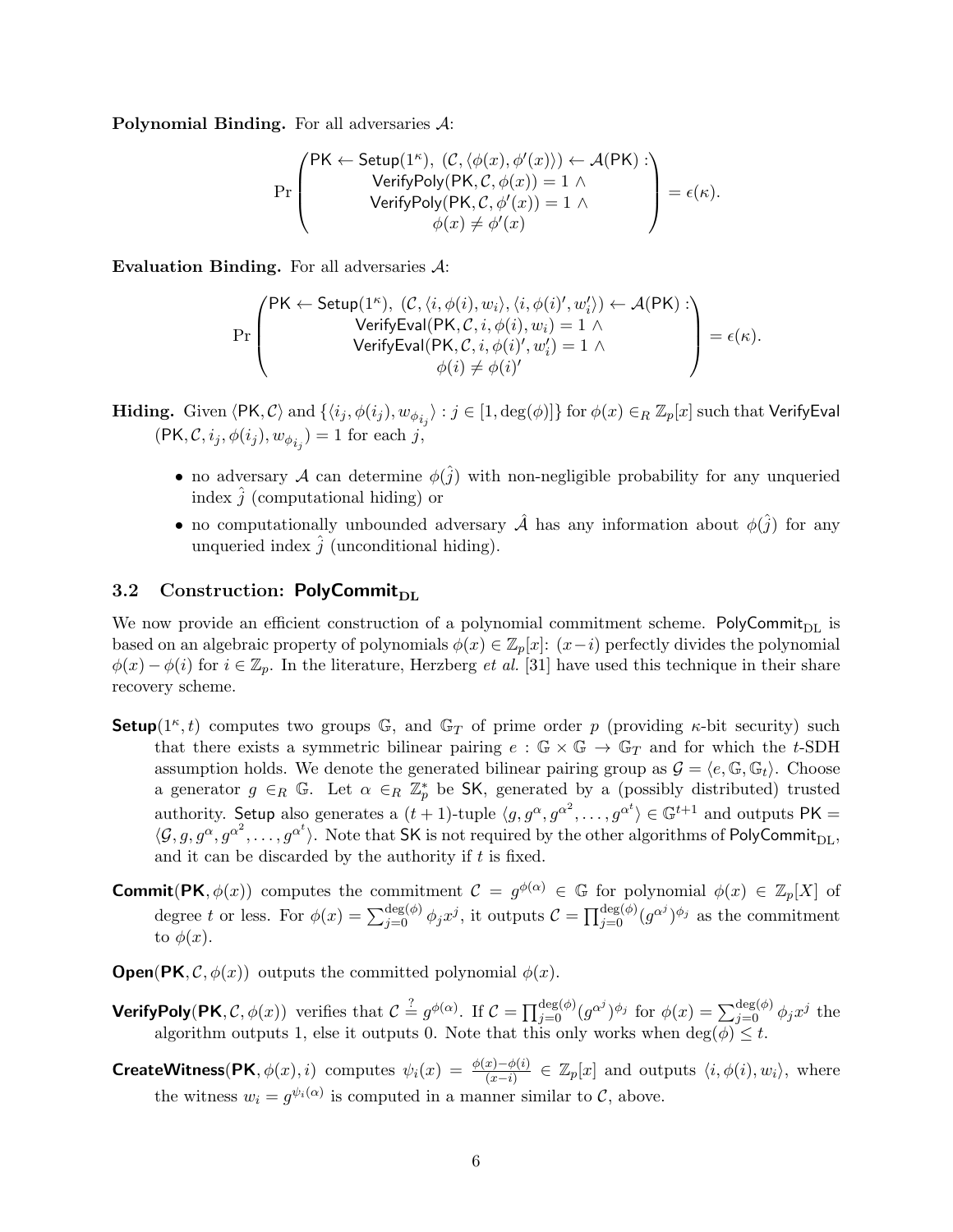**VerifyEval(PK,**  $\mathcal{C}, i, \phi(i), w_i$ ) verifies that  $\phi(i)$  is the evaluation at the index i of the polynomial committed to by C. If  $e(C, g) \stackrel{?}{=} e(w_i, g^{\alpha}/g^i)e(g, g)^{\phi(i)}$ , the algorithm outputs 1, else it outputs 0.

VerifyEval is correct because

$$
e(w_i, g^{\alpha}/g^i)e(g, g)^{\phi(i)} = e(g^{\psi_i(\alpha)}, g^{(\alpha-i)})e(g, g)^{\phi(i)}
$$
  
=  $e(g, g)^{\psi_i(\alpha)(\alpha-i) + \phi(i)}$   
=  $e(g, g)^{\phi(\alpha)} = e(\mathcal{C}, g)$  as  $\phi(x) = \psi_i(x)(x - i) + \phi(i)$ 

**Theorem 3.2.** PolyCommit<sub>DL</sub> is a secure polynomial commitment scheme (as defined in Definition 3.1) provided the DL and t-SDH assumptions hold in G.

A proof of Theorem 3.2 is provided in Appendix C.1. The proof of the binding property is based on the t-SDH assumption, while the proof of the hiding property is based on the DL assumption.

#### 3.3 Construction: PolyCommit<sub>Ped</sub>

PolyCommit<sub>Ped</sub> is also based on the same algebraic property of polynomials  $\phi(x) \in \mathbb{Z}_p[x]$ :  $(x - i)$ perfectly divides the polynomial  $\phi(x) - \phi(i)$  for  $i \in \mathbb{Z}_p$ ; however, it uses an additional random polynomial  $\phi(x)$  to achieve unconditional hiding.

We use the fact that the basic  $PolyCommit_{DL}$  scheme is homomorphic in nature. Observe that given PolyCommit<sub>DL</sub> commitments  $\mathcal{C}_{\phi_1}$  and  $\mathcal{C}_{\phi_2}$  associated with polynomials  $\phi_1(x)$  and  $\phi_2(x)$ respectively, one can compute the commitment  $\mathcal{C}_{\phi}$  for  $\phi(x) = \phi_1(x) + \phi_2(x)$  as  $\mathcal{C}_{\phi} = \mathcal{C}_{\phi_1} \mathcal{C}_{\phi_2}$ . Further, given two witness-tuples  $\langle i, \phi_1(i), w_{\phi_1 i} \rangle$  and  $\langle i, \phi_2(i), w_{\phi_2 i} \rangle$  at index i associated with polynomials  $\phi_1(x)$  and  $\phi_2(x)$  respectively, the corresponding tuple for index i for polynomial  $\phi(x) = \phi_1(x) + \phi_2(x)$ can be given as  $\langle i, \phi_1(i) + \phi_2(i), w_{\phi_{1i}}w_{\phi_{2i}}\rangle$ . The PolyCommit<sub>Ped</sub> construction uses the homomorphic property to combine two commitments (one to  $\phi(x)$ , one to  $\phi(x)$ ), although each commitment uses a different generator. Next, we define our  $\mathsf{PolyCommit}_{\mathsf{Ped}}$  construction.

- **Setup**( $1^{\kappa}$ , t) computes two groups  $\mathbb{G}$  and  $\mathbb{G}_T$  of prime order p (providing  $\kappa$ -bit security) such that there exists a symmetric bilinear pairing  $e : \mathbb{G} \times \mathbb{G} \to \mathbb{G}_T$  and for which the t-SDH assumption holds. We denote the generated bilinear pairing group as  $\mathcal{G} = \langle e, \mathbb{G}, \mathbb{G}_t \rangle$ . Choose two generators  $g, h \in_R \mathbb{G}$ . Let  $\alpha \in_R \mathbb{Z}_p^*$  be SK, generated by a (possibly distributed) trusted authority. Setup also generates a  $(2t+2)$ -tuple  $\langle g, g^\alpha, \ldots, g^{\alpha^t}, h, h^\alpha, \ldots, h^{\alpha^t} \rangle \in \mathbb{G}^{2t+2}$  and outputs  $PK = \langle \mathcal{G}, g, g^{\alpha}, \ldots, g^{\alpha^t}, h, h^{\alpha}, \ldots, h^{\alpha^t} \rangle$ . Note that SK is not required by the other algorithms of the commitment scheme, and it can be discarded by the authority if t is fixed.
- **Commit(PK**,  $\phi(x)$ ) chooses  $\hat{\phi}(x) \in_R \mathbb{Z}_p[x]$  of degree t and computes the commitment  $\mathcal{C} = g^{\phi(\alpha)} h^{\hat{\phi}(\alpha)} \in$ G for the polynomial  $\phi(x) \in \mathbb{Z}_p[X]$  of degree t or less. For  $\phi(x) = \sum_{j=0}^{\deg(\phi)} \phi_j x^j$  and  $\hat{\phi}(x) = \sum_{j=0}^{\deg(\hat{\phi})} \hat{\phi}_j x^j$ , it outputs  $\mathcal{C} = \prod_{j=0}^{\deg(\phi)} (g^{\alpha^j})^{\phi_j} \prod_{j=0}^{\deg(\hat{\phi})} (h^{\alpha^j})^{\hat{\phi}_j}$  as the commitment to  $\phi(x)$ .

**Open(PK,**  $\mathcal{C}, \phi(x), \hat{\phi}(x)$ ) outputs the committed polynomials  $\phi(x)$  and  $\phi(x)$ .

**VerifyPoly(PK**,  $\mathcal{C}$ ,  $\phi(x)$ ,  $\hat{\phi}(x)$ ) verifies that  $\mathcal{C} \stackrel{?}{=} g^{\phi(\alpha)} h^{\hat{\phi}(\alpha)}$ . If  $\mathcal{C} = \prod_{j=0}^{\deg(\phi)} (g^{\alpha^j})^{\phi_j} \prod_{j=0}^{\deg(\hat{\phi})} (h^{\alpha^j})^{\hat{\phi}_j}$  for  $\phi(x) = \sum_{j=0}^{\deg(\phi)} \phi_j x^j$  and  $\hat{\phi}(x) = \sum_{j=0}^{\deg(\hat{\phi})} \hat{\phi}_j x^j$ , the algorithm outputs 1, else it outputs 0. Note that this only works when both  $\deg(\phi)$  and  $\deg(\phi) \leq t$ .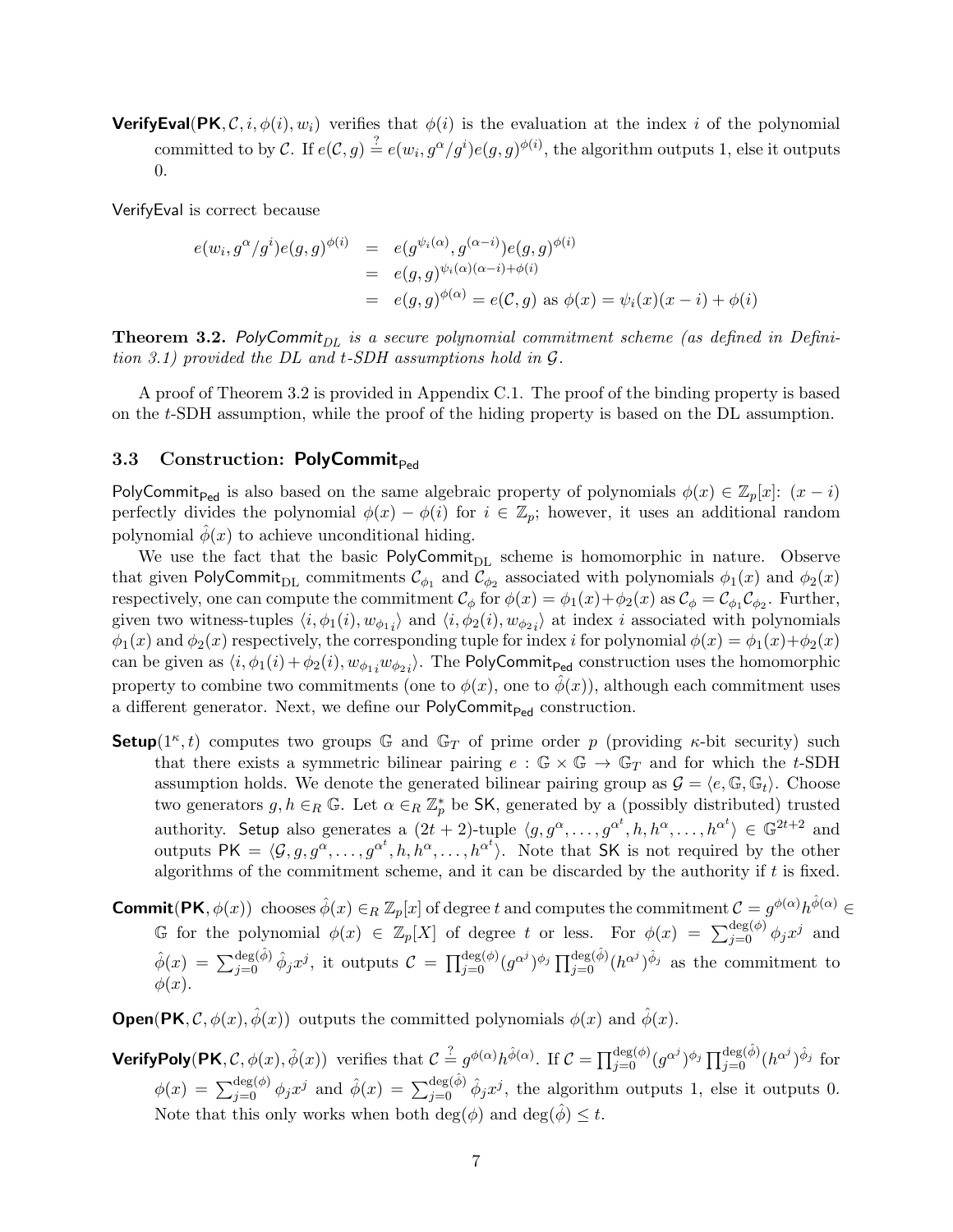**CreateWitness**(PK,  $\phi(x)$ ,  $\hat{\phi}(x)$ , i) computes  $\psi_i(x) = \frac{\phi(x) - \phi(i)}{(x-i)}$  and  $\hat{\psi}_i(x) = \frac{\hat{\phi}(x) - \hat{\phi}(i)}{(x-i)}$ , and outputs  $\langle i, \phi(i), \hat{\phi}(i), w_i \rangle$ . Here, the witness  $w_i = g^{\psi_i(\alpha)} h^{\hat{\psi}_i(\alpha)}$ .

**VerifyEval(PK, C, i,**  $\phi(i)$ **,**  $\hat{\phi}(i)$ **,**  $w_i$ **)** verifies that  $\phi(i)$  is the evaluation at the index i of the polynomial committed to by C. If  $e(C, g) \stackrel{?}{=} e(w_i, g^{\alpha}/g^i)e(g^{\phi(i)}h^{\hat{\phi}(i)}, g)$ , the algorithm outputs 1, else it outputs 0.

Suppose  $h = g^{\lambda}$  for some unknown  $\lambda$ . Then VerifyEval is correct because

$$
e(w_i, g^{\alpha}/g^i)e(g^{\phi(i)}h^{\hat{\phi}(i)}, g) = e(g^{\psi_i(\alpha) + \lambda \hat{\psi}_i(\alpha)}, g^{(\alpha - i)})e(g, g)^{\phi(i) + \lambda \hat{\phi}(i)}
$$
  
\n
$$
= e(g, g)^{(\psi_i(\alpha)(\alpha - i) + \phi(i)) + \lambda(\hat{\psi}_i(\alpha)(\alpha - i) + \hat{\phi}(i))}
$$
  
\n
$$
= e(g, g)^{\phi(\alpha) + \lambda \hat{\phi}(\alpha)} \text{ as } \phi(x) = \psi_i(x)(x - i) + \phi(i) \text{ and } \hat{\phi}(x) = \hat{\psi}_i(x)(x - i) + \hat{\phi}(i)
$$
  
\n
$$
= e(g^{\phi(\alpha)}h^{\hat{\phi}(\alpha)}, g) = e(\mathcal{C}, g)
$$

**Theorem 3.3.** PolyCommit<sub>Ped</sub> is a secure polynomial commitment scheme (as defined in Definition 3.1) provided the t-SDH assumption holds in G.

A proof of Theorem 3.3 is provided in Appendix C.2. The proof of the binding property is based on the t-SDH assumption, while the hiding property is unconditional.

#### 3.4 Features

We next discuss some important features of PolyCommit<sub>DL</sub> and PolyCommit<sub>Ped</sub>.

**Homomorphism.** In §3.3, we describe that the PolyCommit<sub>DL</sub> scheme is (additive) homomorphic in nature. It is easy to see that the PolyCommit<sub>Ped</sub> is also homomorphic nature. Observe that given PolyCommit<sub>Ped</sub> commitments  $C_1$  and  $C_2$  associated with polynomial pairs  $\langle \phi_1(x), \hat{\phi_1}(x) \rangle$  and  $\langle \phi_2(x), \hat{\phi_2}(x) \rangle$  respectively, one can compute the commitment C for  $\phi(x) = \phi_1(x) + \phi_2(x)$  and  $\hat{\phi}(x) = \hat{\phi}_1(x) + \hat{\phi}_2(x)$  as  $\mathcal{C}_{\phi} = \mathcal{C}_{\phi_1} \mathcal{C}_{\phi_2}$ . Further, given two witness-tuples  $\langle i, \phi_1(i), \hat{\phi}_1(i), w_{\phi_1 i} \rangle$  and  $\langle i, \phi_2(i), \hat{\phi_2}(i), w_{\phi_2} \rangle$  at index i associated with polynomial pairs  $\langle \phi_1(x), \hat{\phi_1}(x) \rangle$  and  $\langle \phi_2(x), \hat{\phi_1}(x) \rangle$ respectively, the corresponding tuple for index i for polynomial  $\phi(x) = \phi_1(x) + \phi_2(x)$  and  $\hat{\phi}(x) =$  $\hat{\phi_1}(x) + \hat{\phi_2}(x)$  can be given as  $\langle i, \phi_1(i) + \phi_2(i), \hat{\phi_1}(i) + \hat{\phi_2}(i), w_{\phi_1} \rangle$ .

**Unconditional Hiding for PolyCommit<sub>DL</sub>.** When  $t' < deg(\phi)$  evaluations have been revealed, PolyCommit<sub>DL</sub> unconditionally hides any unrevealed evaluation, since the  $t' + 1$  evaluations  $\langle \alpha, \phi(\alpha) \rangle$ ,  $\langle i_1,$  $\phi(i_1), \ldots, \langle i_{t'}, \phi(i_{t'})\rangle$  are insufficient to interpolate a polynomial of degree  $>t'$ . Note that the evaluation pair  $\langle \alpha, \phi(\alpha) \rangle$  is available in an exponentiated form  $\langle g^{\alpha}, g^{\phi(\alpha)} \rangle$ .

Indistinguishability of Commitments. When a polynomial commitment scheme is randomized, an adversary cannot distinguish commitments to chosen sets of key-value pairs. When committing to a set of key-value pairs  $(\langle k_1, m_1 \rangle, \ldots, \langle k_{t+1}, m_{t+1} \rangle)$ , if indistinguishable PolyCommit<sub>DL</sub> commitments are required, it is sufficient to set one  $m_i$  to a random value. On the other hand, the PolyCommit<sub>Ped</sub> scheme is inherently randomized and can be used directly.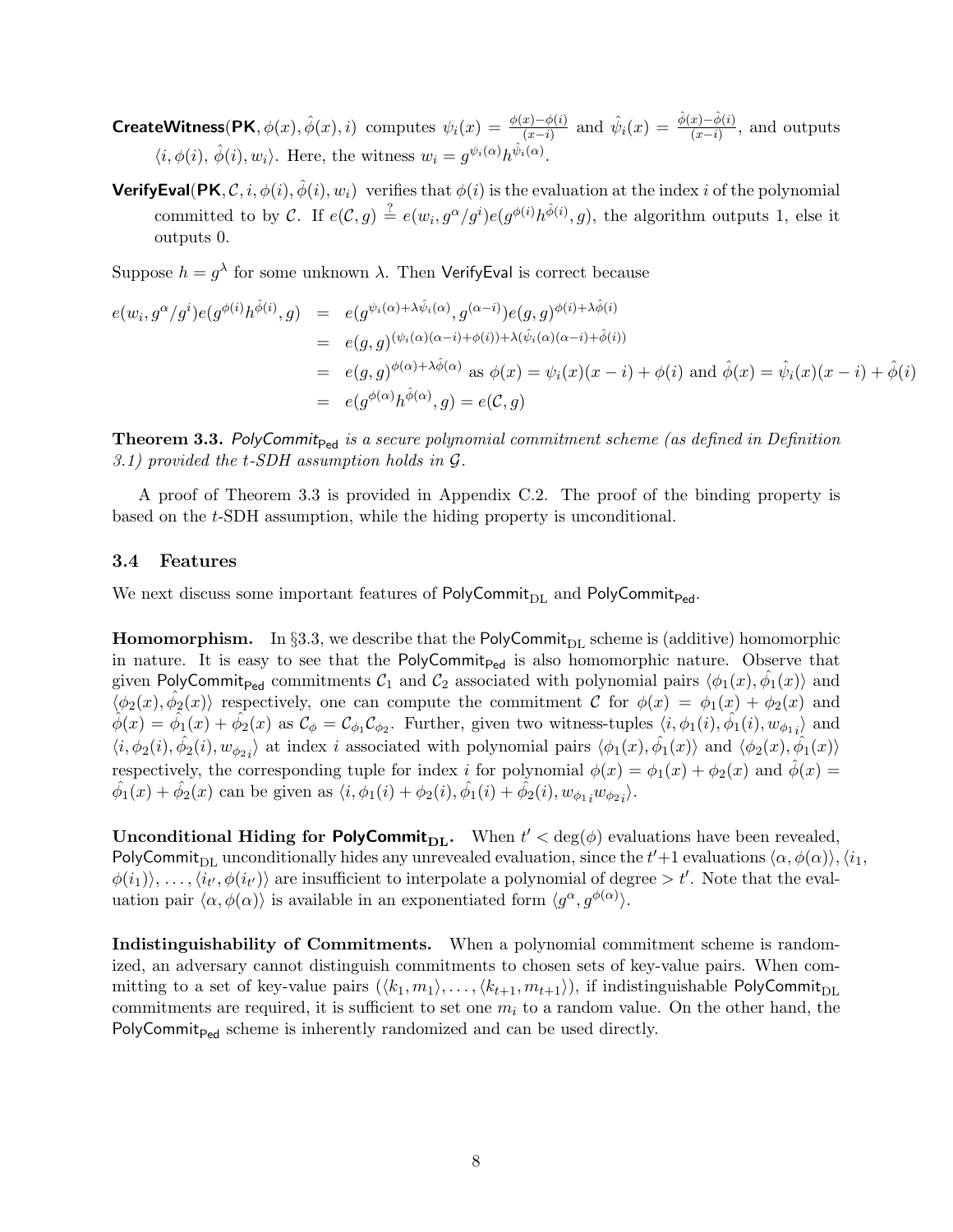Trapdoor Commitment. The constructions are also trapdoor commitment schemes, where  $SK = \alpha$  is the trapdoor. For PolyCommit<sub>DL</sub>, given  $\alpha$ , a simulator can create witnesses for arbitrary values with respect to  $\mathcal{C} = g^d$  for an unknown d. To "prove"  $\phi(i) = r$  (where  $\phi$  is the polynomial supposedly committed to by C), output  $w = [C \cdot g^{-r}]^{1/(\alpha - i)}$ . It can easily be checked that VerifyEval(PK,  $\mathcal{C}, i, r, w$ ) = 1. The same also applies to PolyCommit<sub>Ped</sub> commitments.

**Batch Opening.** In the case when multiple evaluations in a PolyCommit<sub>DL</sub> commitment must be opened, the opening may be batched to reduce the computation and the communication of both the committer and the verifier; i.e., opening multiple evaluations at the same time is cheaper than opening each of those evaluations individually using CreateWitness and VerifyEval. Let  $B \subset \mathbb{Z}_p$ ,  $|B| < t$  be a set of indices to be opened, for a commitment  $C = g^{\phi(\alpha)}$  created using PolyCommit<sub>DL</sub>. The witness for the values  $\phi(i)$ , for all  $i \in B$ , is computed as  $w_B = g^{\psi_B(\alpha)}$  for the polynomial  $\psi_B(x) = \frac{\phi(x) - r(x)}{\prod_{i \in B}(x - i)}$  where  $r(x)$  is the remainder of the polynomial division  $\phi(x)/(\prod_{i \in B}(x - i))$ ; *i.e.*,  $\phi(x) = \psi_B(x) \left( \prod_{i \in B} (x - i) \right) + r(x)$  and for  $i \in B$ ,  $\phi(i) = r(i)$ . We define two algorithms for batch opening. The algorithm <code>CreateWitnessBatch(PK</code>,  $\phi(x), B$ ) outputs  $\langle B, r(x), w_B \rangle$  and the algorithm  $\mathsf{VerifyEvalBatch}(\mathsf{PK},\; \mathcal{C}, B, r(x),w_B) \text{ outputs 1 if } e(\mathcal{C},g) \; \stackrel{?}{=} \; e(g^{\prod_{i\in B}(\alpha-i)},w_B)e(g,g^{r(\alpha)})$ holds, deg  $r(x) = |B|$ , and  $r(i) = \phi(i)$  for all  $i \in B$ .

In terms of security, since commitments are formed in the same way as the Commit algorithm of PolyCommit<sub>DL</sub> and CreateWitnessBatch reveals no more information than running the CreateWitness algorithm of PolyCommit<sub>DL</sub> for all batch elements individually, the hiding property (proven in Theorem 3.2) still holds. For binding, an adversary should not be able to open a batch  $B$  containing an index i, in a manner that conflicts with the value  $\phi(i)$  output in an individual opening of index i. Formally, we say that batch opening is binding if the following holds:

$$
\Pr\left(\begin{matrix} \mathsf{PK} \leftarrow \mathsf{Setup}(1^\kappa,t), (\mathcal{C},\langle B,w_B,r(x)\rangle,\langle i\in B,w_i,\phi(i)\rangle\rangle \leftarrow \mathcal{A}(\mathsf{PK}): \\ \mathsf{VerifyEvalBatch}(\mathsf{PK},\mathcal{C},B,w_B,r(x))=1 \wedge \\ \mathsf{VerifyEval}(\mathsf{PK},\mathcal{C},i,w_i,\phi(i))=1 \wedge \\ \phi(i)\neq r(i) \end{matrix}\right)=\epsilon(\kappa).
$$

**Theorem 3.4.** The construction of CreateWitnessBatch, VerifyEvalBatch in §3.4 is binding provided the t-BSDH assumption holds in G.

This theorem is proven in Appendix C.3. The above construction of CreateWitnessBatch, VerifyEvalBatch can trivially modified for PolyCommit<sub>Ped</sub> due to homomorphic nature of PolyCommit<sub>DL</sub>.

In Table 1 we show the communication overhead of various commitment schemes, when Alice commits to t values, and then must reveal  $k$  of them. Overhead excludes the communication cost of sending the committed values, as it is the same in all schemes. The values in Table 1 count the number of communicated elements for various commitment schemes. The size of each element is approximately equal to  $2\kappa$ . From the table, we can see that the communication overhead of PolyCommit<sub>DL</sub> is constant when batch opening is used and we suggest PolyCommit<sub>DL</sub> for opening multiple evaluations simultaneously. Without batch opening, the overhead savings is greatest when k (the number of openings) is much smaller than  $t$  (the number of committed values).

Strong Correctness. The verifiable secret sharing application will require an additional property of the PolyCommit scheme: it should not be possible to commit to a polynomial of degree greater than t. This is called the strong correctness property.

To define strong correctness for the PolyCommit schemes is not easy, e.g., there are many polynomials  $\phi'$  of degree greater than t such that  $\phi(\alpha)=z\in_R\mathbb{Z}_p$  and so  $g^z$  is trivially a PolyCommit<sub>DL</sub>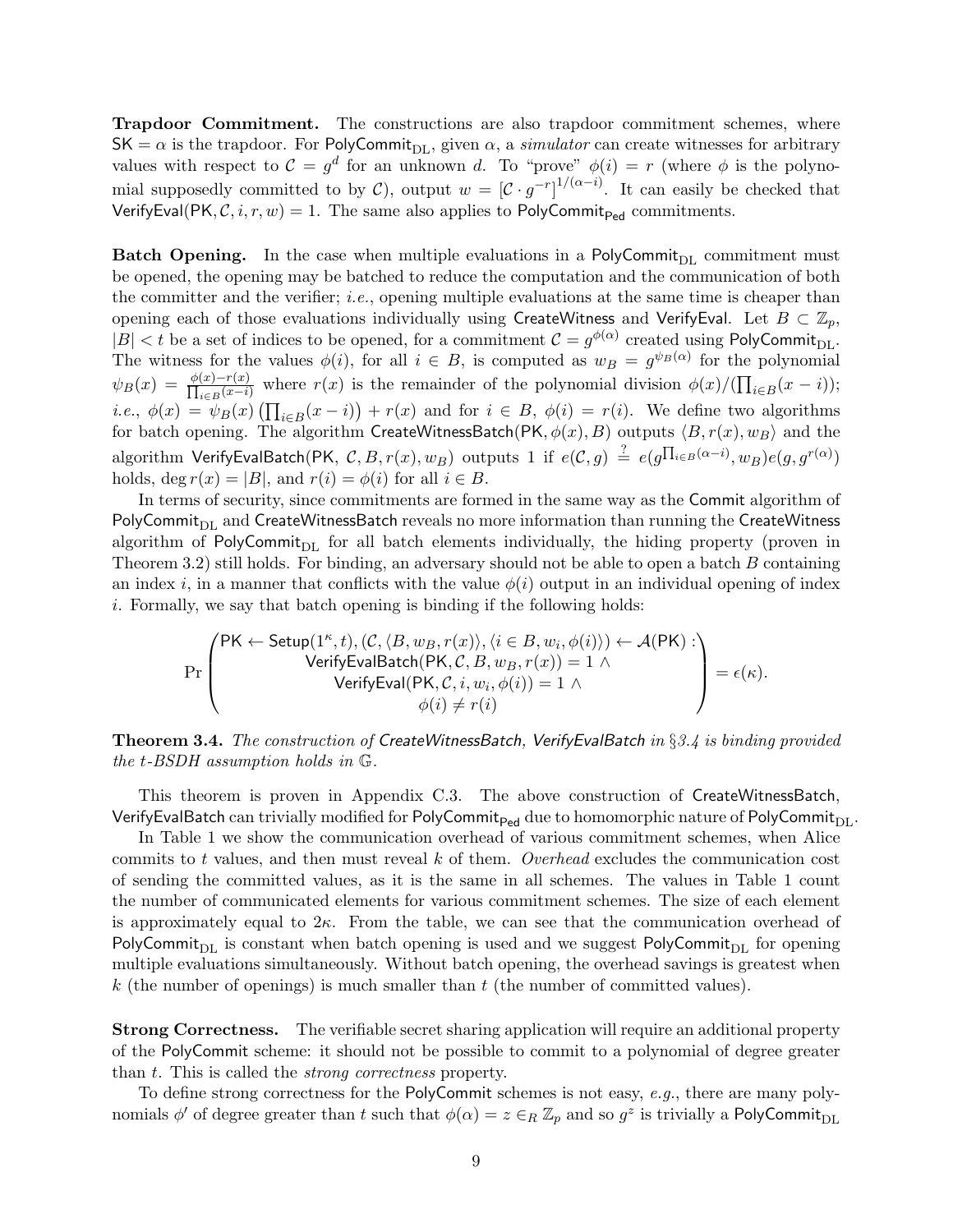|                    | Hash        | Pedersen     | $PolyCommit_{DL}$ | $PolyCommit_{DL}$ | PolyCommit <sub>Ped</sub> | PolyCommit <sub>Ped</sub> |
|--------------------|-------------|--------------|-------------------|-------------------|---------------------------|---------------------------|
|                    |             |              |                   | (Batch)           |                           | (Batch)                   |
| Commitment size.   |             |              |                   |                   |                           |                           |
| k-opening overhead | - 0         | $k$ random   | $k$ witnesses     | 1 witness         | k random $+k$             | k random $+1$             |
|                    |             | values       |                   |                   | witnesses                 | witness                   |
| Total overhead     |             | $t+k$        | $k+1$             |                   | $k+2$                     | $k+2$                     |
| Total overhead     | $\approx t$ | $\approx 2t$ | $\approx t+1$     |                   | $t+2$                     | $t+2$                     |
| when $k \approx t$ |             |              |                   |                   |                           |                           |

Table 1: Comparison of commitment scheme communication overhead. A commitment to t messages is created, then later  $k < t$  messages must be revealed.

commitment to some polynomial of degree  $t'$  such that  $2^k > t' > t$ . To avoid this triviality, we require that an adversary A must convince a challenger B that he knows  $\phi$  with the following game. A creates a commitment to a claimed polynomial  $\phi'$  of degree t'. B challenges A with  $t' + 1$  indices  $I \subset \mathbb{Z}_p$ . A wins if he is able to produce  $\{\langle i, \phi(i), w_i \rangle\}_{i \in I}$  accepted by VerifyEval and that the interpolation (in exponents) of any  $t' + 1$  witnesses generates a degree  $t - 1$  polynomial. Similarly for PolyCommit<sub>Ped</sub>. Refer to Appendix C.4, for proof of the following theorem.

**Theorem 3.5.** PolyCommit<sub>DL</sub> and PolyCommit<sub>Ped</sub> have the strong correctness property if the tpolyDH assumption holds in G.

**Practicality and Efficiency Improvements.** Here, we discuss the practicality of Setup  $(1^{\kappa}, t)$  =  $\langle SK, PK \rangle$ . It is trivial in presence of a trusted authority. In absence of a single trusted party, Setup can be distributed. Here,  $SK = \alpha$  is computed in a distributed form (i.e., shared by multiple parties forming a distributed authority) using the concept of distributed key generation [40] over  $\mathbb{Z}_p$ . PK is computed using a distributed multiplication protocol over  $\mathbb{Z}_p$  [3, 27]. As we do not require SK during our protocols and as anybody can verify the correctness of PK using pairings, it is possible to consider PK as a global reusable set, shared in many systems.

Further, the exponentiations required when committing and creating witnesses can be trivially parallelized. Also, since  $\mathcal{C} = g^{\phi(\alpha)}$  is computed as a product of powers (sometimes called a multi-exponentiation), we suggest using fast exponentiation techniques  $[41]$  instead of a naïve implementation. It is also possible to precompute  $e(C, g)$  and  $e(g, g)$  for use during verification.

### 4 Applications

In this section, we describe applications of our commitment schemes to verifiable secret sharing  $(\S4.1)$ , zero-knowledge sets and elementary databases  $(\S4.2)$ , and selective disclosure of signed data and credentials (§4.3).

#### 4.1 Verifiable Secret Sharing (VSS)

For integers n and t such that  $n > t \geq 0$ , an  $(n, t)$ -secret sharing scheme [43, 6] is a method used by a *dealer* to share a secret s among a set of n participants in such a way that any subset of  $t + 1$ or more participants can compute the secret s, but subsets of size t or fewer cannot.

In secret sharing, nodes may need a procedure to verify the correctness of the dealt values in order to prevent malicious behaviour by the dealer. To solve this problem, Chor et al. [21] introduced verifiability in secret sharing, which led to the concept of verifiable secret sharing (VSS).

An  $(n, t)$ -VSS scheme consists of two phases: the *sharing* (Sh) phase and the *reconstruction* (Rec) phase.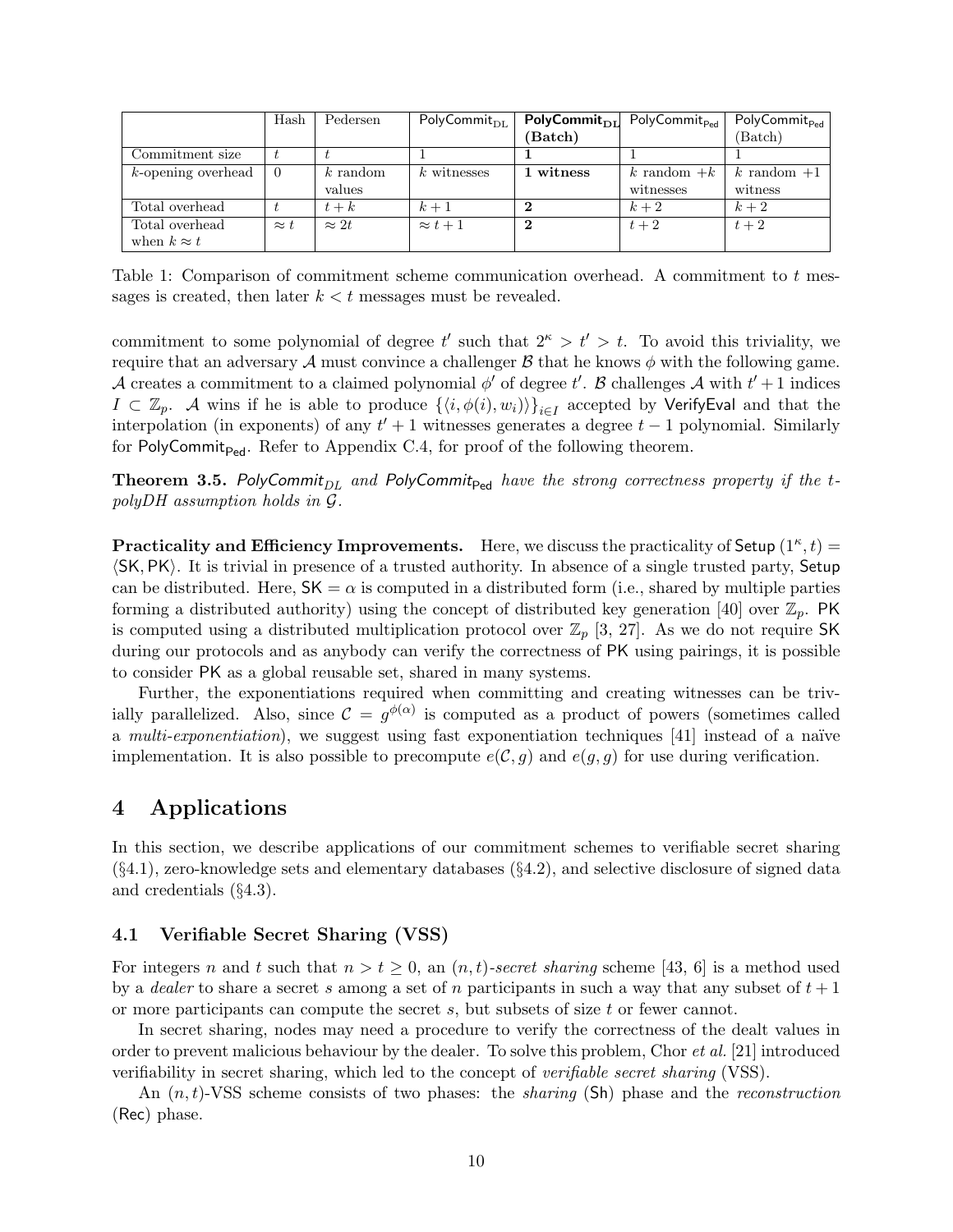- **Sh phase.** A dealer  $P_d$  distributes a secret  $s \in \mathcal{K}$  among n nodes, where K is a sufficiently large key space. At the end of the Sh phase, each honest node  $P_i$  holds a share  $s_i$  of the distributed secret s.
- **Rec phase.** In this phase, each node  $P_i$  reveals its secret share  $s'_i$  and a reconstruction function is applied in order to compute the secret  $s = \text{Rec}(s'_1, s'_2, \dots, s'_n)$  or output  $\perp$  indicating that  $P_d$ is malicious. For honest nodes  $s_i' = s_i$ , while for malicious nodes  $s_i'$  may be different from  $s_i$ or even absent.
- VSS schemes have two security requirements: secrecy and correctness.
- Secrecy (VSS-S). A *t-limited* adversary who can compromise t nodes cannot compute s during the Sh phase.
- Correctness (VSS-C). The reconstructed value should be equal to the shared secret s or every honest node concludes that the dealer is malicious by outputting  $\bot$ .

Here, we consider VSS schemes in the computational complexity setting. In this setting, any malicious behaviour by  $P_d$  is caught by the honest nodes in the Sh phase itself and the VSS-C property simplifies to the following: the reconstructed value should be equal to the shared secret s.

Further, many VSS applications avoid participation by all parties during the Rec phase. It is required that broadcasts from any  $t+1$  honest nodes (or any  $2t+1$  nodes) is sufficient to reconstruct s. Therefore, along with secrecy and correctness, we mandate the correctness property that we refer as the strong correctness requirement.

Strong Correctness (VSS-SC). The same unique value s is reconstructed regardless of the subset of nodes (of size greater than  $2t$ ) chosen by the adversary in the Rec algorithm.

Further, some VSS schemes achieve a stronger secrecy guarantee.

Strong Secrecy (VSS-SS). The adversary who can compromise t nodes does not have any more information about s except what is implied by the public parameters.

Feldman [24] developed the first efficient VSS protocol, which forms the basis of all VSS schemes defined in the literature. In the literature, the discrete logarithm commitment or Pedersen commitment is used in the Feldman VSS achieve the binding (correctness) and the hiding (secrecy) properties. Both of these commitment schemes trivially satisfy the strong correctness (VSS-SC) property of VSS by the fact that the size of a commitment to a polynomial  $\phi(x) \in \mathbb{Z}_p[x]$  is equal to deg( $\phi$ ) + 1, which is  $O(n)$  (since for optimal resiliency, deg( $\phi$ ) =  $t = \frac{n-1}{2}$  $\frac{-1}{2}$ ]). However, the commitment to a polynomial has to be broadcast to all nodes, which results in a linear-size broadcast for Feldman VSS and their variants and a linear complexity gap between the message and the bit complexities. Our goal is to close this gap using one of the PolyCommit schemes. Next, we apply PolyCommit $_{\text{DL}}$  to existing polynomial-based VSS schemes. By doing so, we reduce the broadcast message size of VSS by a linear factor, making it equal to the message complexity. Although PolyCommit<sub>DL</sub> can be used in any univariate polynomial-based VSS scheme, we choose the Feldman VSS for ease of exposition.

Our *efficient Feldman VSS* (eVSS) scheme requires  $\mathsf{Setup}(1^{\kappa},t)$  of  $\mathsf{PolyCommit}_{\text{DL}}$  be run once, which outputs  $PK = \langle \mathcal{G}, g, g^{\alpha}, \ldots, g^{\alpha^{t}} \rangle$ . Further, as we are working in the synchronous communication model, a resiliency bound of  $n \geq 2t + 1$  is required for VSS to provide correctness against a t-limited Byzantine adversary as the  $n - t$  honest nodes available during the Sh and Rec phases should at least be equal to  $t+1$  (the required threshold). In Figure 1, we present eVSS that uses the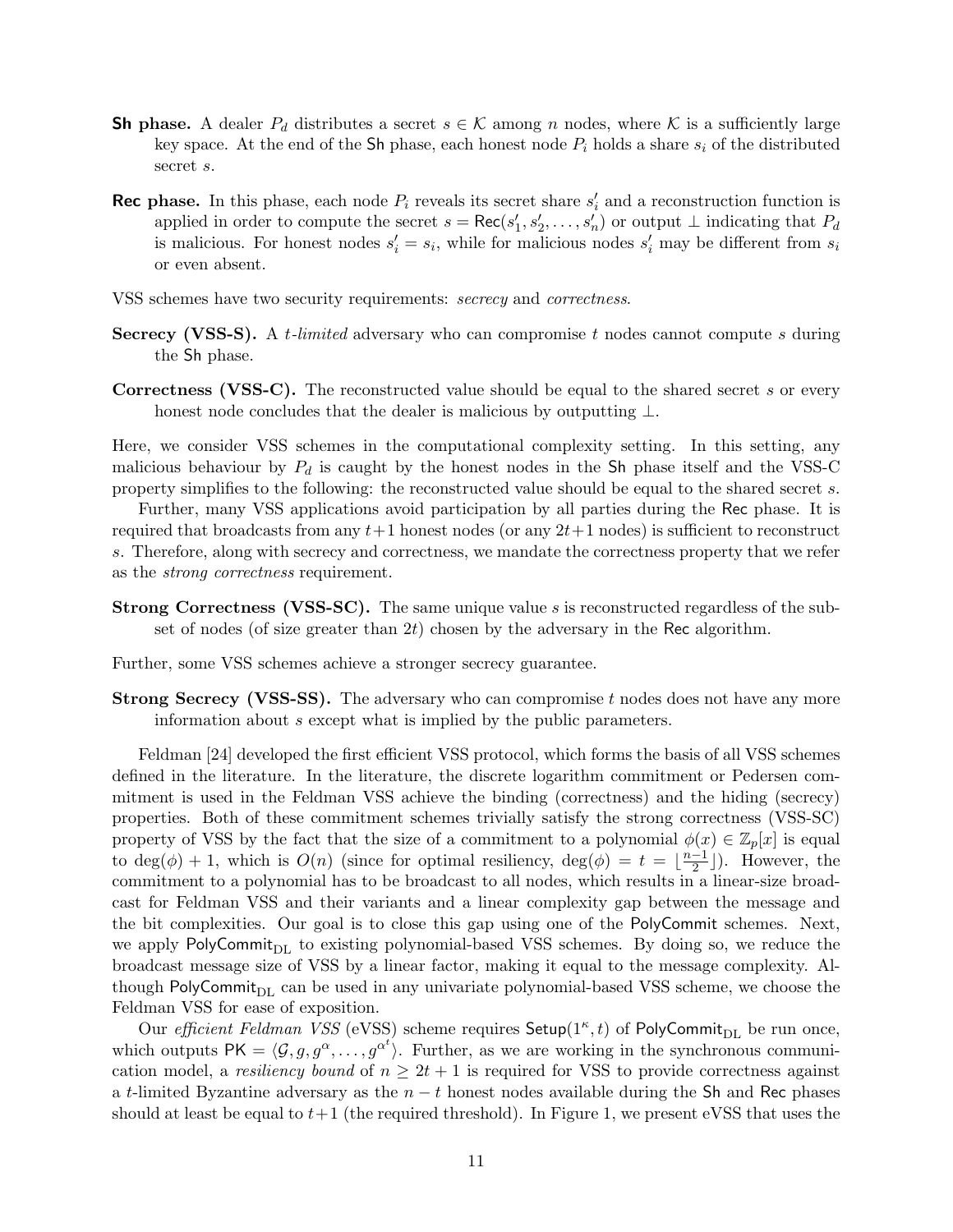#### Sh Phase

- 1. To share a secret  $s \in \mathbb{Z}_p^*$ , the dealer  $P_d$  chooses a random degree t polynomial  $\phi(x) = \sum_{j=0}^t \phi_j x^j \in \mathbb{Z}_p[x]$ such that  $\phi(0) = \phi_0 = s$ . It then broadcasts  $\mathcal{C} = \text{Commit}(\text{PK}, \phi(x))$ .
- 2. For  $\ell \in [1, n], P_d$  computes a share  $s_\ell = \phi(\ell)$ , a witness  $w_\ell = \text{CreateWitness}(PK, \phi(x), \ell)$  and sends  $\langle \ell, \phi(\ell), w_{\ell} \rangle$  to node  $P_{\ell}$  over a secure and authenticated channel.
- 3. After receiving  $\langle i, \phi(i), w_i \rangle$  from  $P_d$ , node  $P_i$  runs VerifyEval(PK, C, i,  $\phi(i), w_i$ ). If the verification fails,  $P_i$ broadcasts an accusation message against  $P_d$ .
- 4. If more than t nodes accuse  $P_d$ , then it is clearly faulty and is disqualified. If not, for each accusing party  $P_\ell$ ,  $P_d$  broadcasts the corresponding share and witness  $\langle \ell, \phi(\ell), w_\ell \rangle$  such that VerifyEval holds.
- 5. If any of the revealed shares fails VerifyEval,  $P_d$  is disqualified and the protocol stops. If there is no disqualification, each node  $P_\ell$  accepts the received share  $s_\ell$ .

#### Rec Phase

During reconstruction, any  $t + 1$  or more nodes  $P_i$  publish their accepted shares and witnesses  $\langle i, s_i, w_i \rangle$ . All  $t + 1$  (or more) nodes verify each of the broadcast shares  $\langle i, \phi(i), w_i \rangle$  using VerifyEval and then interpolate the pairs  $\langle i, \phi(i) \rangle$  to determine the secret  $s = \phi(0)$ .



PolyCommit<sub>DL</sub> scheme in the Feldman VSS. In the Sh and the Rec phases of the eVSS scheme, the VSS methodology remains exactly the same as that of Feldman VSS except here  $t+1$  commitments of the form  $g^{\phi_j}$  for  $\phi(x) = \sum_{j=0}^t \phi_j x^j$  are replaced by a single polynomial commitment  $\mathcal{C} = g^{\phi(\alpha)}$ . In addition, along with a share  $s_i$ ,  $P_d$  now sends a witness  $w_i$  to node  $P_i$ . Overall, the eVSS protocol needs  $O(1)$  broadcast instead of  $O(n)$  required by the Feldman VSS. In case of multiple accusations, dealer  $P_d$  can use the batch opening feature described in §3.4 to provide a single witness for the complete batch. Furthermore, due to the homomorphic nature of PolyCommit, the eVSS scheme can easily converted to a distributed key generation protocol [40].

Theorem 4.1. The eVSS protocol implements a synchronous VSS scheme with the VSS-S and VSS-SC properties for  $n \geq 2t + 1$  provided the DL, t-SDH and t-polyDH assumptions hold in G.

We need to prove the secrecy, correctness and strong correctness properties of a synchronous VSS scheme. Secrecy and correctness result directly from Theorem 3.2, while Theorem 3.5 provides the strong correctness property. The secrecy provided by eVSS is computational against a t-bounded adversary, and unconditional against a t−1 bounded adversary. Share correctness is computational.

PolyCommit<sub>DL</sub> can easily be replaced by PolyCommit<sub>Ped</sub> in the above eVSS scheme. In that case, we achieve the strong secrecy (VSS-SS) property as PolyCommit<sub>Ped</sub> is unconditional hiding (Theorem 3.3).

#### 4.2 Nearly ZKSs and Nearly ZK-EDBs

In this section, we define and give an efficient construction of a new primitive called a *nearly ZKS*.

Micali et al. [36] define zero-knowledge sets (ZKSs). Basically a ZKS allows a committer to create a short commitment to a set of values  $S$ , such that he may later efficiently prove statements of the form  $k_j \in S$  or  $k_j \notin S$  in zero-knowledge. No additional information about S is revealed. Perhaps the most challenging aspect in ZKS construction is that not even an upper bound on  $|S|$ may be revealed. The closely related notion of *zero-knowledge elementary databases* (ZK-EDB) is also defined in [36]. Loosely speaking, an EDB is a list of key-value pairs, and a ZK-EDB allows a committer to prove that a given value is associated with a given key with respect to a short commitment.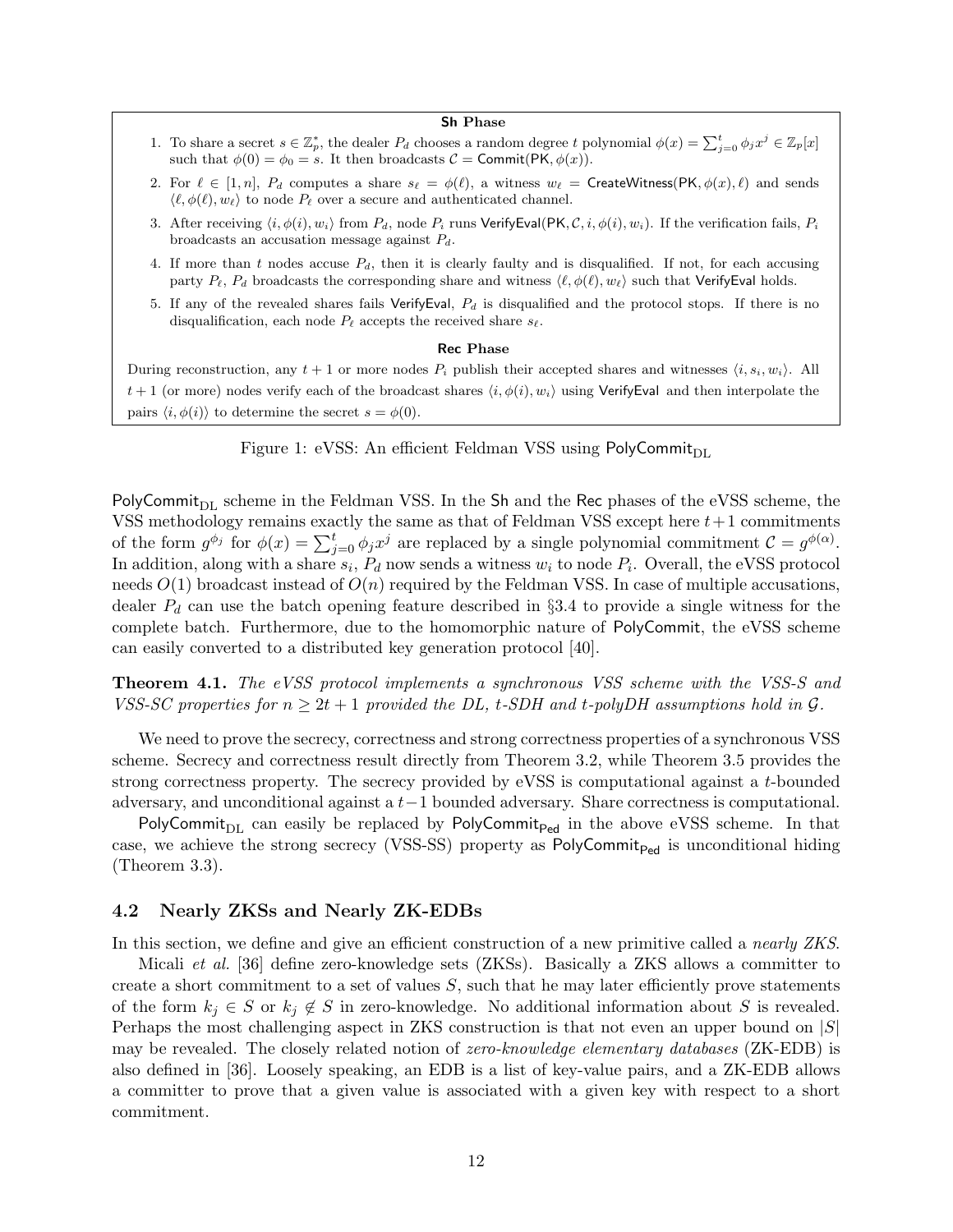We argue that relaxing the requirements of a ZKS is sufficient for known applications, and show this leads to a significantly more efficient primitive. In particular, by not hiding  $|S|$ , the size of the proof that an element is (or is not) in a committed set is reduced by a factor of sixteen or more, when compared to the best known ZKS construction.

Motivation. Much of the literature on ZKSs does not consider applications [17, 18, 26, 34, 42]. In the applications of ZKSs (and ZK-EDBs) suggested in [36] the size of the set (or DB) is not crucial to the intended security or privacy of the application. The applications given are to improve privacy and access control when the records of an EDB contain sensitive information about people, e.g., medical records. In such cases, revealing a bound on the number of records in the database clearly does not affect the privacy of an individual whose information is kept in the database.

Another use of ZKSs and ZK-EDBs is for committed databases [39]. In this application, a database owner commits to the database and then proves for every query that the response is consistent with the commitment. For many applications the contents of the committed database must be hidden, but the size may be revealed. An example is given in Buldas *et al.* [13]. Here ZK-EDBs are used to increase the accountability of a certification authority by preventing it from providing inconsistent responses to queries about the validity of a certificate. Clearly, keeping the number of certificates hidden is not required. Therefore, a weaker type of ZKS primitive that does not hide the size of the set will suffice for most practical applications of ZKSs. We call a ZKS that may leak information about the size of the set a nearly ZKS. Similarly, a nearly ZK-EDB is a ZK-EDB that may leak information about the number of records it contains.

We note that an accumulator also represents a set of values with proofs of membership, and some even allow proofs of non-membership (for example, see [23, 33]). Accumulators do not however, guarantee hiding (the ZK property), for example, in [23] after seeing responses to t non-membership queries we may recover the entire accumulated set.

**Construction of a Nearly ZKS.** The construction will use PolyCommit<sub>Ped</sub>, and allows us to commit to  $S \subset \mathbb{Z}_p$  such that  $|S| \leq t$ . The basic idea is to commit to a polynomial  $\phi$ , such that  $\phi(k_i) = 0$  for  $k_i \in S$ , and  $\phi(k_i) \neq 0$  for  $k_i \notin S$ . Our construction relies on a ZK proof that proves  $\phi(k_j) \neq 0$  without revealing  $\phi(k_j)$  to maintain privacy for queries when  $k_j \notin S$ . Although a construction based on  $PolyCommit_{DL}$  is also possible, we choose  $PolyCommit_{Ped}$  as the required ZK proof is simpler in the latter case. For convenience we describe our protocols assuming the ZK proof is non-interactive, however, an interactive ZK proof may be used as well.

- **SetupZKS**(1<sup> $\kappa$ </sup>, t) outputs PK = Setup(1<sup> $\kappa$ </sup>, t). t is an upper bound on the size of the set which may be committed.
- **CommitZKS(PK**, S) requires  $|S| \leq t$ . Define  $\phi(x) = \prod_{k_j \in S} (x k_j) \in \mathbb{Z}_p[x]$ . Output  $C =$ Commit(PK,  $\phi(x)$ ). Let  $\hat{\phi}(x) \in \mathbb{Z}_p[x]$  be the random degree t polynomial chosen in PolyCommit<sub>Ped</sub>.
- **QueryZKS(PK, C, k**<sub>j</sub>) allows the committer to create a proof that either  $k_j \in S$  or  $k_j \notin S$ . Compute  $\langle k_i, \phi(k_i), \hat{\phi}(k_i), w_j \rangle = \textsf{CreateWitness}(\textsf{PK}, \phi(x), \hat{\phi}(x), k_j).$ 
	- (i) If  $k_j \in S$ , output  $\pi_{S_j} = (k_j, w_j, \hat{\phi}(k_j), \perp)$ .
	- (ii) If  $k_j \notin S$ , create  $z_j = g^{\phi(k_j)} h^{\hat{\phi}(k_j)}$  and a ZK proof of knowledge of  $\phi(k_j)$  and  $\hat{\phi}(k_j)$  in  $z_j = g^{\phi(k_j)} h^{\hat{\phi}(k_j)}$ . Let  $\gamma_j = \langle z_j, ZK \text{ proof} \rangle$ . Output  $\pi_{S_j} = (k_j, w_j, \perp, \gamma_j)$ .

**VerifyZKS**(PK,  $C, \pi_{Sj}$ ) parses  $\pi_{Sj}$  as  $(k_j, w_j, \hat{\phi}(k_j), \gamma_j)$ .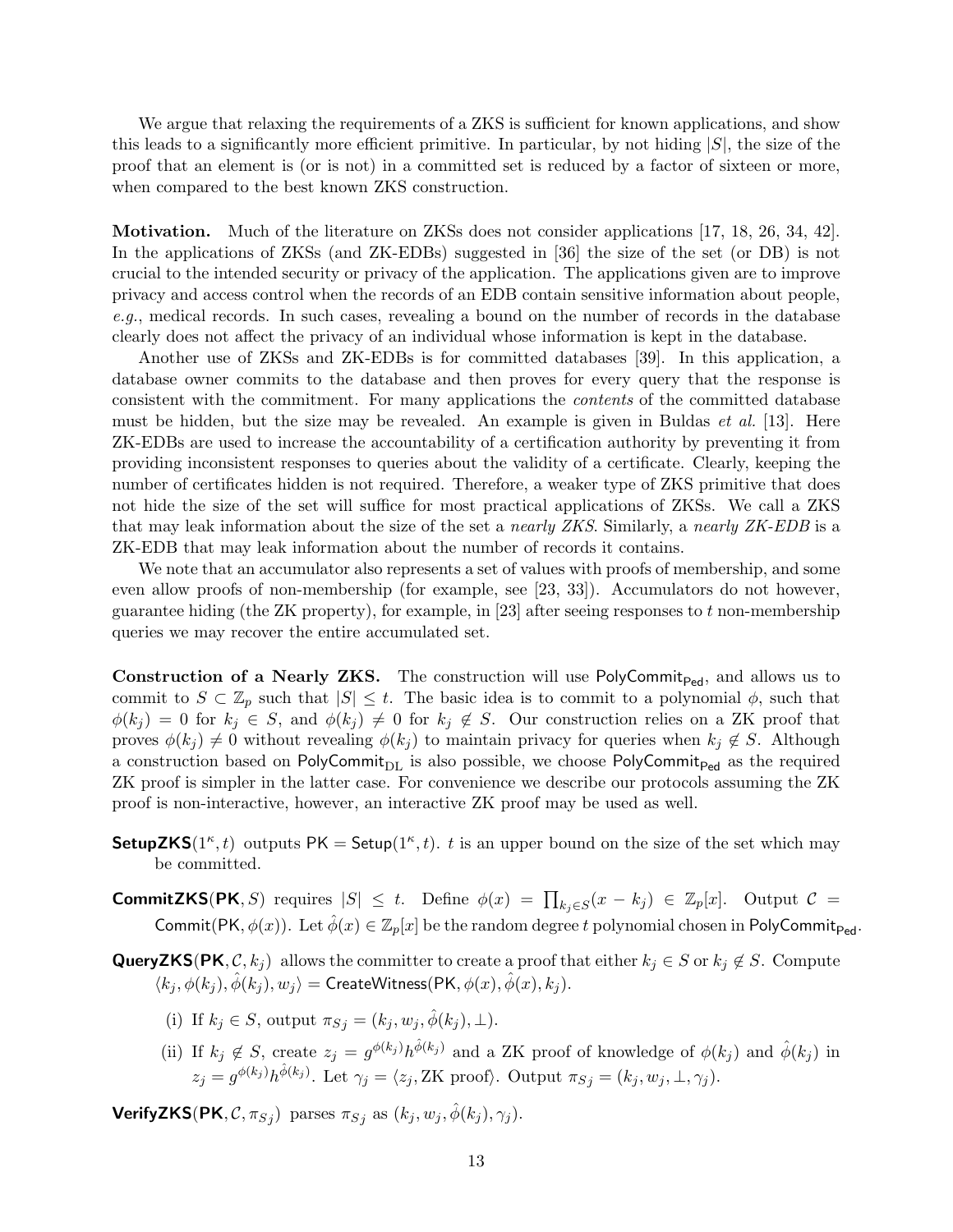- (i) If  $\hat{\phi}(k_j) \neq \bot$ , then  $k_j \in S$ . Output 1 if VerifyEval(PK,  $\mathcal{C}, k_j, 0, \hat{\phi}(k_j), w_j = 1$ .
- (ii) If  $\gamma_j \neq \bot$ , then  $k_j \notin S$ . Parse  $\gamma_j$  as  $\langle z_j, ZK \text{ proof} \rangle$ . If  $e(C, g) \stackrel{?}{=} e(w_j, g^{\alpha-k_j})e(z_j, g)$ , and the ZK proof of knowledge of  $z_i$  is valid, output 1. Output 0 if either check fails.

A security definition and proof are provided in Appendix D. The ZK proof of knowledge may be implemented using any secure ZK proof system allowing proof of knowledge of a discrete logarithm (see [16] for examples).

Construction of a Nearly ZK-EDB. This construction makes use of the above nearly ZKS construction and PolyCommit<sub>DL</sub>. Let  $D = (K, V) \subset \mathbb{Z}_p^t \times \mathbb{Z}_p^t$  be a list of key-value pairs that will define the database (K and V are ordered lists of equal length such that the value  $m_j \in V$ corresponds to the key  $k_j \in K$ ). The values may repeat, but the keys must be distinct. We write  $D(k_i)$  to denote the value associated to key  $k_j$  (if  $k_j \notin K$ , then  $D(k_j) = \perp$ ). The underlying idea of our construction is to commit to the keys using our nearly ZKS, and also commit to  $\phi$ , such that  $\phi(k_i) = m_i$ , using PolyCommit<sub>DL</sub>, since it is sufficient for security and more efficient. The reason for using the nearly ZKS is to respond to queries when  $k \notin D$  without revealing any additional information.

SetupEDB( $1^{\kappa}, t$ ) runs SetupZKS( $1^{\kappa}, t$ ), and outputs PK.

**CommitEDB(PK,**  $D = (K, V)$ ) sets  $C_1$  = CommitZKS(PK, K). It then interpolates the t (or fewer) points  $(k_j, m_j) \in D$ , and one or more random points  $(k_r, m_r) \in_R \mathbb{Z}_p \times \mathbb{Z}_p$  to get a polynomial  $\phi_2(x) \in \mathbb{Z}_p[x]$ , assured to be of degree t. Set  $\mathcal{C}_2 = \text{Commit}(\text{PK}, \phi_2(x))$  and output  $\mathcal{E} = (\mathcal{C}_1, \mathcal{C}_2)$ .

**QueryEDB(PK,**  $\mathcal{E}, k_i$ ) parses  $\mathcal{E}$  as  $(\mathcal{C}_1, \mathcal{C}_2)$ .

- (i) If  $k_j \in K$ , compute  $\pi_{S_j} = \mathsf{QueryZKS}(\mathsf{PK}, \mathcal{C}_1, k_j)$  to show that  $k_j \in K$  and  $\langle k_j, m_j, w_{m_j} \rangle =$ CreateWitness(PK,  $\phi_2(x), k_j$ ) to show that  $D(k_j) = m_j$ . Output  $\pi_{D_j} = (\pi_{S_i}, m_j, w_{m_j})$ .
- (ii) If  $k_j \notin K$ , we show that  $k_j \notin K$ , set  $\pi_{S_j} = \mathsf{QueryZKS}(\mathsf{PK}, \mathcal{C}_1, k_j)$ . Output  $\pi_{D_j} =$  $(\pi_{S_j}, \perp, \perp).$

**VerifyEDB**(PK,  $\mathcal{E}, \pi_{D_j}$ ) parses  $\pi_{D_j}$  as  $(\pi_{S_j}, m_j, w_{m_j})$  and  $\mathcal{E}$  as  $(\mathcal{C}_1, \mathcal{C}_2)$ .

- (i) If  $m_j \neq \bot$ , then  $k_j \in K$ , output  $(k_j, m_j)$  if VerifyZKS(PK,  $\mathcal{C}_1, \pi_{Sj}$ ) = 1 and VerifyEval(PK,  $\mathcal{C}_2, k_j$ ,  $(m_j, w_{m_j}) = 1.$
- (ii) If  $m_j = \perp$ , then  $k_j \notin K$ , output 1 if  $VerifyZKS(PK, \mathcal{C}_1, \pi_{Sj}) = 1$ .

Efficiency of our nearly ZKS and ZK-EDBs. The size of the commitment is a single group element for a nearly ZKS, or two elements for a nearly ZK-EDB. Proof that  $k_j \in S$ , consists of two group elements, while proof that  $k_j \notin S$  consists of about five group elements (when ZK proofs are implemented using a standard three-move ZK protocol, made non-interactive with the Fiat-Shamir heuristic). The proof sizes for our nearly ZK-EDB construction are three and about five group elements (respectively).

The ZK-EDB in the literature with the shortest proofs is that of Libert and Yung [34] (based on their ZKS construction). Asymptotically, (non)membership proofs are  $O(\kappa/\log(t))$  bits, where  $\kappa$  is a security parameter, and t is the size of the system parameters. For the parameter choices given [34], proof sizes range from 80–220 group elements. The computation of their scheme and ours is nearly equal. Therefore, using nearly ZK-EDBs in the place of ZK-EDBs reduces communication costs by at least a factor of sixteen.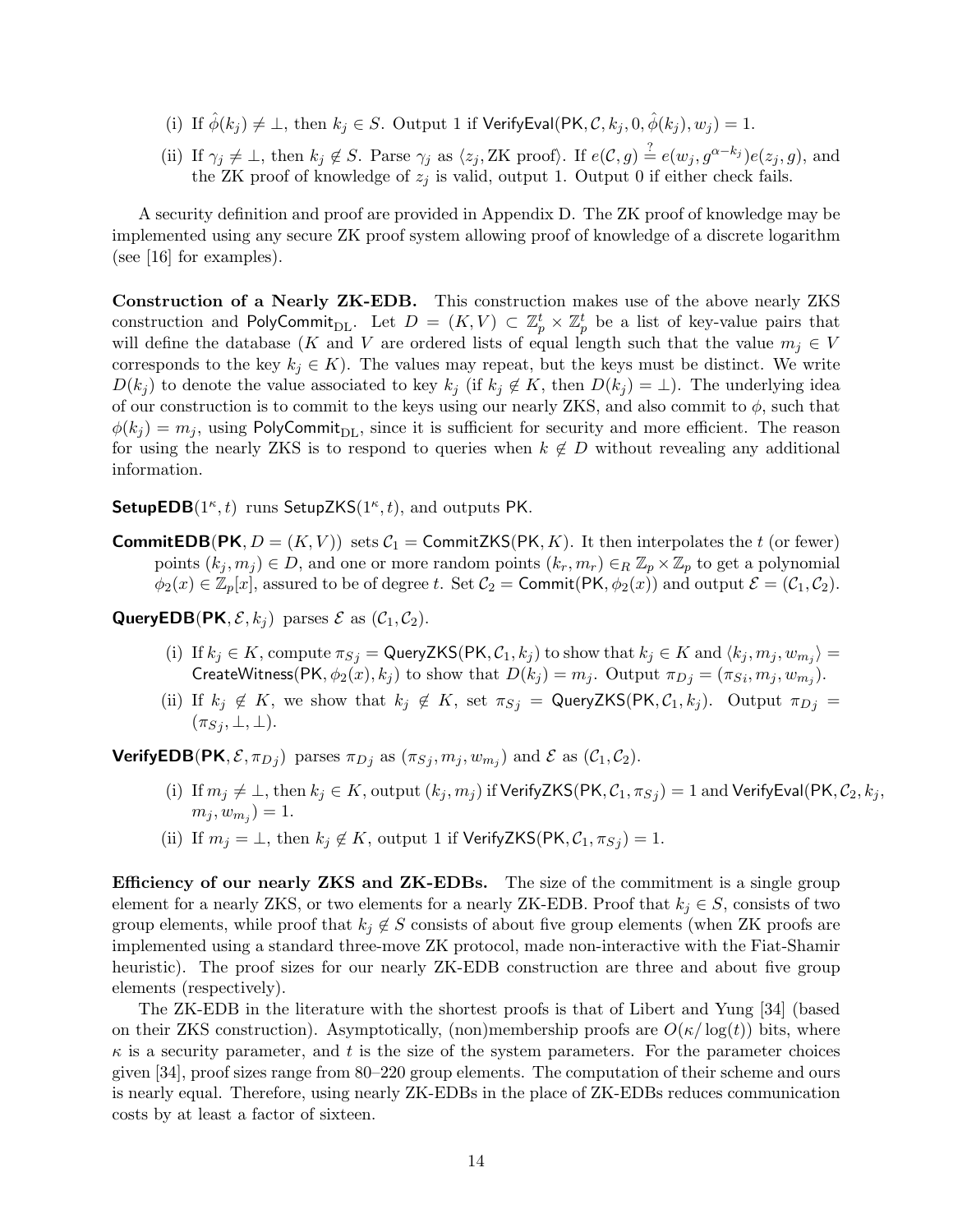### 4.3 Credentials and Selective Disclosure of Signed Data

In this section we briefly describe two applications of the PolyCommit schemes, and we will show how polynomial commitments can reduce communication costs. Both applications are based on the following idea. Suppose Alice has a list of values  $(m_1, \ldots, m_t)$ , which will be signed by Trent. If Trent signs the concatenation, then Alice must reveal all  $m_i$  to allow Bob to verify the signature. However, if Trent signs  $C = \textsf{Commit}(\textsf{PK},\phi(x))$  where  $\phi(i) = m_i$ , then Alice may allow Bob to verify that Trent has signed  $m_i$  without revealing the other  $m_j$ . Bob verifies the signature on  $\mathcal{C}$ , and Alice produces a witness to prove that C opens to  $m_i$  at position i, allowing Alice to convince Bob that Trent signed  $m_i$ .

**Content Extraction Signatures.** If  $(m_1, \ldots, m_t)$  are parts of a document, then signing a polynomial commitment is a *content extraction signature* (CES) scheme. Steinfeld *et al.* [45] introduce CES and give a generic construction of CES signatures. The scheme requires a standard commitment scheme, which is then used to commit to each of the t sub-messages  $(m_1, \ldots, m_t)$  individually, forming a vector of commitments, which is signed. The scheme is secure, provided the signature scheme is secure, and the commitment scheme is hiding and binding.

Since both PolyCommit schemes are hiding and binding, and allow a list of messages to be committed, they can be used in the general construction of Steinfeld et al. Along with the commitment, Trent should also sign t so that Bob knows that only indices  $\{1, \ldots, t\}$  correspond to valid sub-messages. The new scheme is nearly as communication efficient as a specific scheme in [45] which has the lowest communication cost. The latter, however, depends on specific properties of the RSA signature scheme and is secure in the random oracle model. Using a polynomial commitment scheme gives an efficient generic construction. Therefore, efficient standard model CES schemes are possible by combining any of the PolyCommit schemes with a signature scheme secure in the standard model.

**Pseudonymous Credentials.** If  $(m_1, \ldots, m_t)$  are attributes about Alice, and Trent is an identity provider, then the signature Alice holds on  $\mathcal C$  is a digital credential [12] that allows Alice to reveal only as much information as is necessary to complete an online transaction. Here, we create  $\mathcal C$  using PolyCommit<sub>DL</sub>, as batched openings are efficient for PolyCommit<sub>DL</sub>.

Disclosing a single  $m_i$  requires Alice to transmit  $(C,$  Sign<sub>Trent</sub> $(C), \langle i, m_i, w_i \rangle)$ , the size of which is independent of  $t$ . In the case that Alice reveals a subset of the attributes, a single witness may be used to reduce communication even further using batch opening (described in §3.4).

If Trent signs multiple commitments to the same attributes (but includes an extra randomized attribute), Alice may present a different commitment to the same verifier unlinkably. This is the functionality in the Brands credential system [12]. The Camenisch-Lysyanskaya system [15] allows a single credential to be shown many times unlinkably. In both systems, proofs involving the credential have computation and communication costs which are  $O(t)$  where t is the total number of attributes in the credential.

Let us compare these costs to credentials based on  $PolyCommit_{DL}$ . First we consider a selective show, where Alice reveals the set of attributes  $B = \{m_1, \ldots, m_k\}, k \leq t$ , to Bob. With our credentials, the communication cost is  $2k+2$  elements if we send  $(m_1, w_1), \ldots, (m_k, w_k)$ , the commitment C and Trent's signature on C.<sup>2</sup> Using batch opening (§3.4), only a single witness is required for all k attributes, reducing communication to  $k + 3$  elements. For computation we count exponentiations and pairings. Alice's computation is  $O(tk)$ , since CreateWitness is  $O(t)$ , however this computation

 ${}^{2}$ For simplicity we count Trent's signature as a single group element; in practice it may be larger or smaller, but not significantly.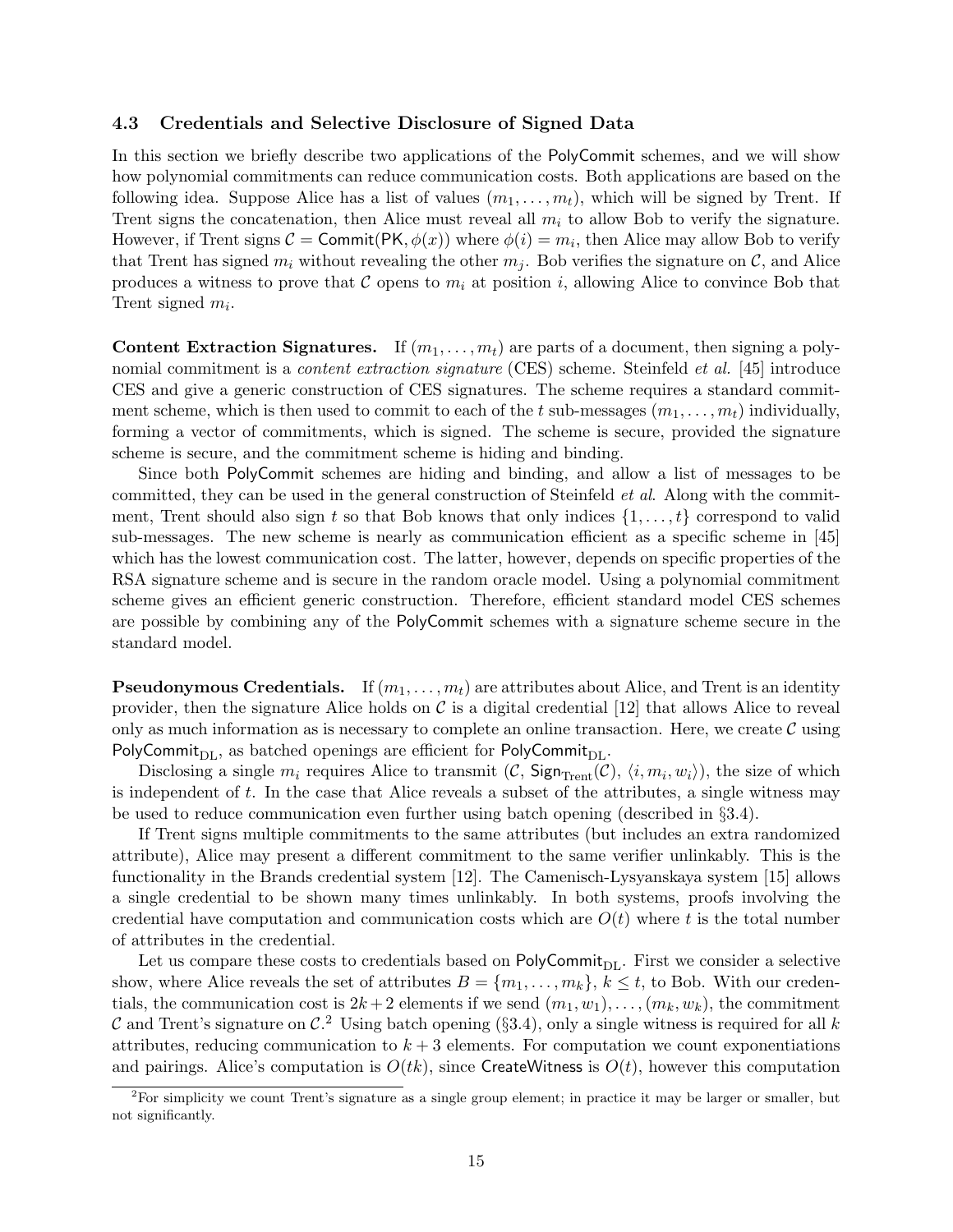only needs to be done once, and all of it may be precomputed (by creating the witness for each of the attributes). With batch opening Alice's computation is  $O(t)$ , but she must know B in advance to precompute the witness. Bob's computation is  $O(k)$  with or without batch opening. However, if Bob knows the indices of B in advance and does  $O(t)$  precomputation, his online computation is constant.

For many interesting applications of credentials, selective show is insufficient because Alice would like to prove something about  $m_i$  (*e.g.*,  $m_i$  < 1990) without revealing  $m_i$ . Appendix E describes how Alice may prove knowledge of a nonzero committed value  $\phi(i)$  without revealing it. She may compose this proof with other proofs about  $m_i$  using standard ZK proof techniques for proving knowledge of, relations between or the length of discrete logarithms [16].

Since the communication costs per attribute of proving knowledge of a committed value are constant, if k attributes are involved in showing a credential, the complexity of the show will be  $O(k)$ . However, since the constants are not small, whether this is more efficient than a show with complexity  $O(t)$  in another system (say, [12]) depends on the relative sizes of t and k.

### 5 Open Problems

Finally, we list a few open problems related to the polynomial commitment schemes. 1. Is it possible to construct efficient polynomial commitment schemes under weaker assumptions? 2. What other protocols does PolyCommit improve? (For example, can PolyCommit reduce communication of asynchronous VSS protocols or verifiable shuffles? See the protocol of Groth and Ishai [29]) 4. We have mainly focused on the communication costs, but our construction asks for nontrivial computation. Is it possible to reduce computation cost as well?

Acknowledgements. We thank the anonymous reviewers for providing many helpful comments, and thank Benoit Libert for sending us a preprint of [34]. We gratefully acknowledge the financial support of NSERC, MITACS, and the David R. Cheriton Graduate Scholarship program.

## References

- [1] M. H. Au, Q. Wu, W. Susilo, and Y. Mu. Compact E-Cash from Bounded Accumulator. In Proceedings of CT-RSA'07, pages 178–195, 2007.
- [2] M.H. Au, W. Susilo, and Y. Mu. Practical anonymous divisible e-cash from bounded accumulators. In Proceedings of FC'08, pages 287–301, 2008.
- [3] M. Ben-Or, S. Goldwasser, and A. Wigderson. Completeness theorems for non-cryptographic fault-tolerant distributed computation. In STOC'88, pages 1–10. ACM, 1988.
- [4] J.C. Benaloh and M. de Mare. One-way accumulators: A decentralized alternative to digital signatures (extended abstract). In Proceedings of EUROCRYPT'93, LNCS, pages 274–285. Springer, 1993.
- [5] I. Blake, G. Seroussi, and N. P. Smart, editors. Advances in Elliptic Curve Cryptography. Number 317 in London Mathematical Society Lecture Note Series. Cambridge University Press, 2005. 183–252.
- [6] G.R. Blakley. Safeguarding cryptographic keys. In Proceedings of the National Computer Conference, pages 313–317, 1979.
- [7] D. Boneh and X. Boyen. Efficient Selective-ID Secure Identity-Based Encryption Without Random Oracles. In Proceedings of EUROCRYPT'04, pages 223–238, 2004.
- [8] D. Boneh and X. Boyen. Short Signatures Without Random Oracles. In Proceedings of EUROCRYPT'04, volume 3027 of LNCS, pages 56–73. Springer, 2004.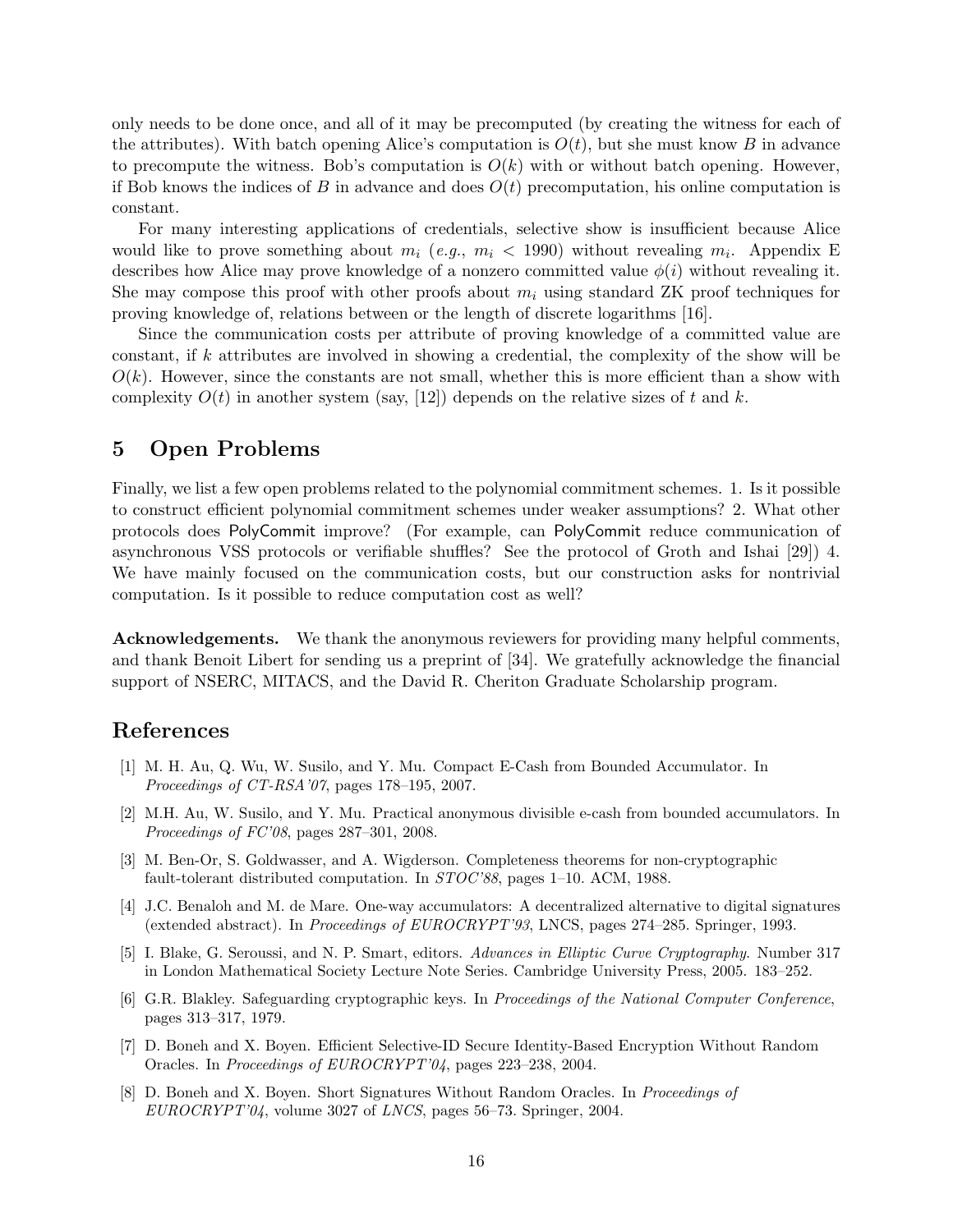- [9] D. Boneh, X. Boyen, and E.J. Goh. Hierarchical identity based encryption with constant size ciphertext. In Eurocrypt, volume 3494, pages 440–456. Springer, 2005.
- [10] D. Boneh, C. Gentry, and B. Waters. Collusion resistant broadcast encryption with short ciphertexts and private keys. In Proceedings of CRYPTO'05, volume 3621 of LNCS, pages 258–275. Springer, 2005.
- [11] X. Boyen. The Uber-Assumption Family: A Unified Complexity Framework for Bilinear Groups. In Proceedings of Pairing-Based Cryptography-Pairing 2008, page 39. Springer-Verlag GmbH, 2008.
- [12] S.A. Brands. Rethinking public key infrastructures and digital certificates: building in privacy. The MIT Press, 2000.
- [13] A. Buldas, P. Laud, and H. Lipmaa. Eliminating Counterevidence with Applications to Accountable Certificate Management. Journal of Computer Security, 10(3):273–296, 2002.
- [14] J. Camenisch and A. Lysyanskaya. Dynamic accumulators and application to efficient revocation of anonymous credentials. In *Proceedings of CRYPTO'02*, volume 2442 of *LNCS*, pages 61–76. Springer, 2002.
- [15] J. Camenisch and A. Lysyanskaya. A signature scheme with efficient protocols. In Proceedings of SCN'02, volume 2576 of LNCS, pages 268–289. Springer, 2003.
- [16] J. Camenisch and M. Stadler. Proof systems for general statements about discrete logarithms. Technical report, 1997. 260, Dept. of Computer Science, ETH Zurich.
- [17] D. Catalano, D. Fiore, and M. Messina. Zero-knowledge sets with short proofs. In *Proceedings of* EUROCRYPT'08, volume 4965 of LNCS, pages 433–450. Springer, 2008.
- [18] M. Chase, A. Healy, A. Lysyanskaya, T. Malkin, and L. Reyzin. Mercurial commitments with applications to zero-knowledge sets. In Proceedings of EUROCRYPT'05, volume 3494 of LNCS, pages 422–439. Springer, 2005.
- [19] D. Chaum, I. Damgård, and J. van de Graaf. Multiparty Computations Ensuring Privacy of Each Party's Input and Correctness of the Result. In *Proceedings of CRYPTO'87*, pages 87–119. Springer, 1987.
- [20] J.H. Cheon. Security analysis of the strong Diffie-Hellman problem. In Proceedings of EUROCRYPT'06, volume 4004 of LNCS, pages 1–13. Springer, 2006.
- [21] B. Chor, S. Goldwasser, S. Micali, and B. Awerbuch. Verifiable Secret Sharing and Achieving Simultaneity in the Presence of Faults (Extended Abstract). In Proceedings of FOCS'85, pages 383–395, 1985.
- [22] I. Damgård. Commitment schemes and zero-knowledge protocols. In Lectures on Data Security, volume 1561 of LNCS, pages 63–86. Springer, 1999.
- [23] I. Damgård and N. Triandopoulos. Supporting non-membership proofs with bilinear-map accumulators. 2008. Cryptology ePrint Archive: Report 2008/538.
- [24] P. Feldman. A Practical Scheme for Non-interactive Verifiable Secret Sharing. In Proceedings of FOCS'87, pages 427–437, 1987.
- [25] S. D. Galbraith, K. G. Paterson, and N. P. Smart. Pairings for cryptographers. Discrete Applied Mathematics, 156(16):3113–3121, 2008.
- [26] R. Gennaro and S. Micali. Independent zero-knowledge sets. In Proceedings of ICALP'06, volume 4052 of LNCS, pages 34–45. Springer, 2006.
- [27] R. Gennaro, M.O. Rabin, and T. Rabin. Simplified VSS and Fast-Track Multiparty Computations with Applications to Threshold Cryptography. In Proceedings of PODC'98, pages 101–111. ACM Press, 1998.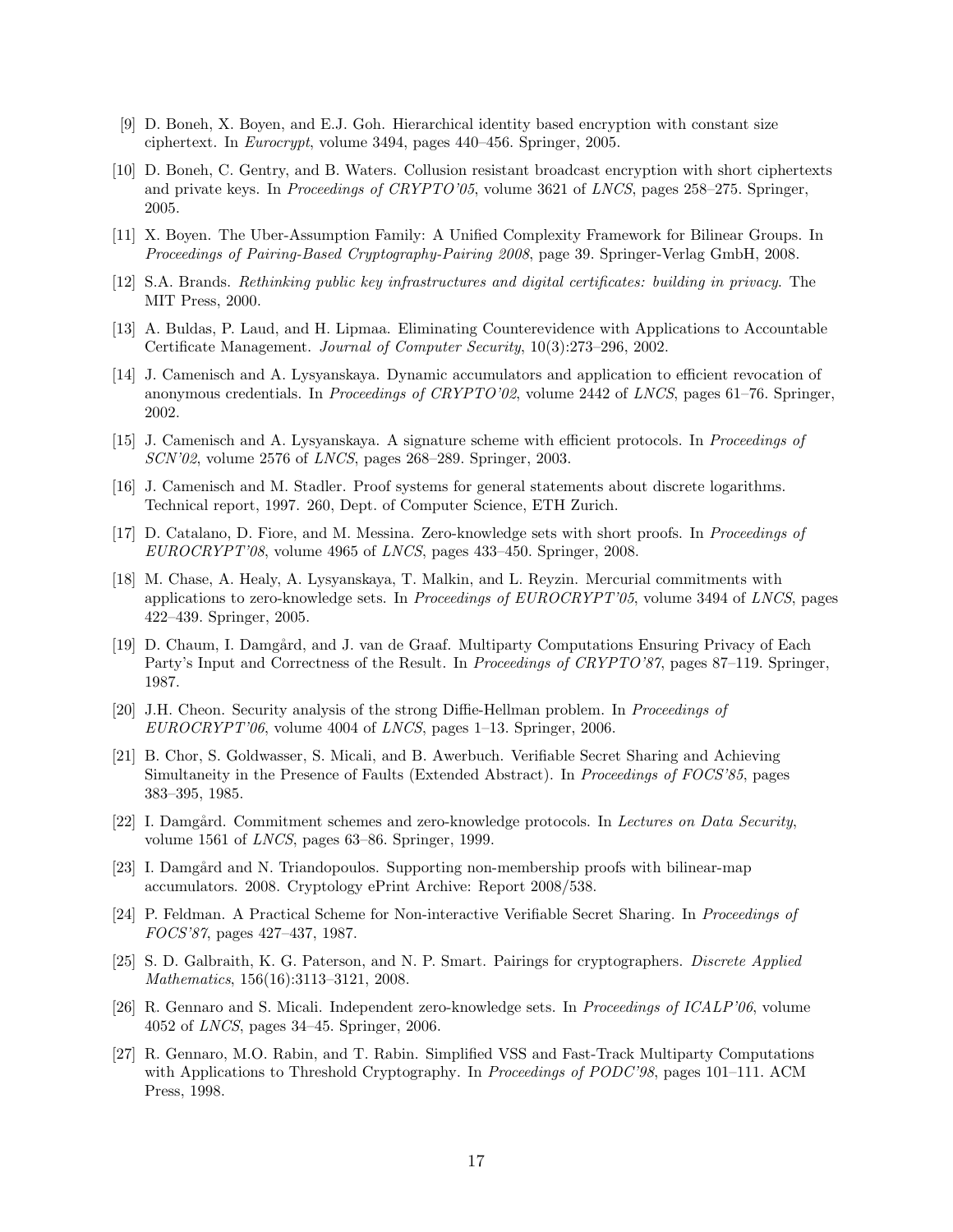- [28] V. Goyal. Reducing Trust in the PKG in Identity Based Cryptosystems. In Advances in Cryptology—CRYPTO'07, pages 430–447, 2007.
- [29] J. Groth and Y. Ishai. Sub-linear zero-knowledge argument for correctness of a shuffle. In Proceedings of EUROCRYPT'08, volume 4965 of LNCS, pages 379–396. Springer, 2008.
- [30] F. Guo, Y. Mu, and Z. Chen. Identity-Based Encryption: How to Decrypt Multiple Ciphertexts Using a Single Decryption Key. In Proceedings of Pairing'07, volume 4575 of LNCS, pages 392–406. Springer, 2007.
- [31] A. Herzberg, S. Jarecki, H. Krawczyk, and M. Yung. Proactive Secret Sharing Or: How to Cope With Perpetual Leakage. In *Proceedings of CRYPTO'95*, volume 963 of *LNCS*, pages 339–352, 1995.
- [32] A. Kate, G. M. Zaverucha, and I. Goldberg. Constant-Size Commitments to Polynomials and Their Applications. In *Proceedings of ASIACRYPT'10*, volume 6477 of *LNCS*, pages 177–194. Springer, 2010.
- [33] J. Li, N. Li, and R. Xue. Universal accumulators with efficient nonmembership proofs. In Proceedings of ACNS'07, volume 4521 of LNCS, page 253. Springer, 2007.
- [34] B. Libert and M. Yung. Concise Mercurial Vector Commitments and Independent Zero-Knowledge Sets with Short Proofs. In  $TCC'10$ , pages 499–517, 2010.
- [35] A. Menezes, P. Van Oorschot, and S. Vanstone. Handbook of Applied Cryptography. CRC Press, 1st edition, 1997.
- [36] S. Micali, M. Rabin, and J. Kilian. Zero-knowledge sets. In *Proceedings of FOCS'03*, pages 80–91. IEEE, 2003.
- [37] S. Mitsunari, R. Sakai, and M. Kasahara. A New Traitor Tracing. IEICE Transactions on Fundamentals of Electronics, Communications and Computer Sciences, E85-A(2):481–484, 2002.
- [38] L. Nguyen. Accumulators from bilinear pairings and applications. In Proceedings of CT-RSA, volume 3376 of LNCS, pages 275–292, 2005.
- [39] R. Ostrovsky, C. Rackoff, and A. Smith. Efficient Consistency Proofs for Generalized Queries on a Committed Database. In Proceedings of ICALP'04, volume 3142 of LNCS, pages 1041–1053, 2004.
- [40] T. P. Pedersen. Non-Interactive and Information-Theoretic Secure Verifiable Secret Sharing. In Proceedings of CRYPTO'91, pages 129–140. Springer, 1991.
- [41] N. Pippenger. On the evaluation of powers and related problems. In IEEE SFCS(FOCS)'76, pages 258–263, 1976.
- [42] M. Prabhakaran and R. Xue. Statistically Hiding Sets. In Proceedings of CT-RSA, volume 5473 of LNCS, pages 100–116. Springer, 2009.
- [43] A. Shamir. How to Share a Secret. Commun. ACM, 22(11):612–613, 1979.
- [44] V. Shoup. A Computational Introduction to Number Theory and Algebra . Cambridge University Press, 1st edition, 2006.
- [45] R. Steinfeld, L. Bull, and Y. Zheng. Content extraction signatures. In Proceedings of ICISC'01, volume 2288 of LNCS, pages 285–304. Springer, 2002.

## A Bilinear Pairings

For three cyclic groups  $\mathbb{G}, \tilde{\mathbb{G}}$ , and  $\mathbb{G}_T$  (all of which we shall write multiplicatively) of the same prime order p, a bilinear pairing e is a map  $e : \mathbb{G} \times \mathbb{G} \to \mathbb{G}_T$  with the following properties.

• Bilinearity: For  $g \in \mathbb{G}$ ,  $\hat{g} \in \hat{\mathbb{G}}$  and  $a, b \in \mathbb{Z}_p$ ,  $e(g^a, \hat{g}^b) = e(g, \hat{g})^{ab}$ .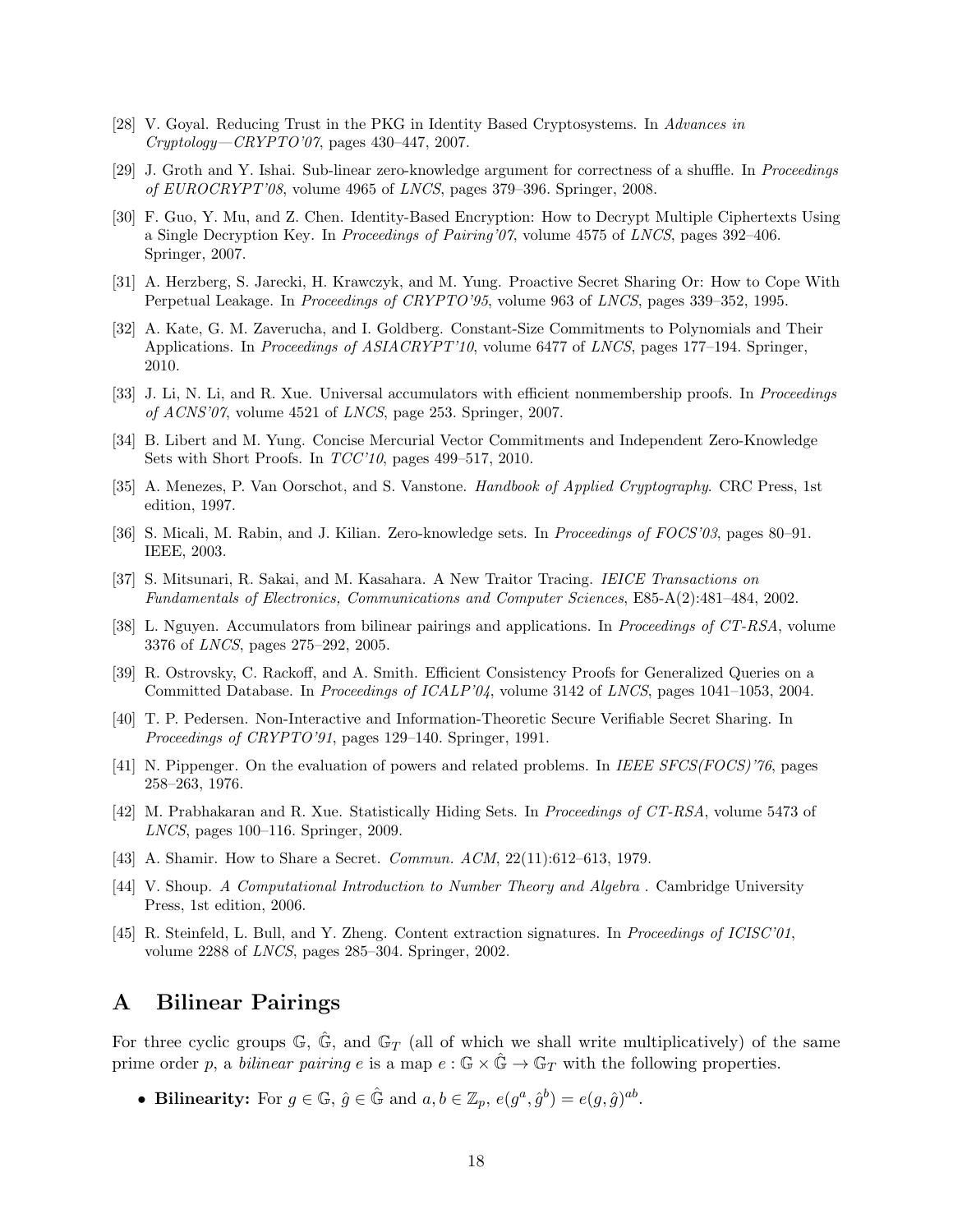• Non-degeneracy: The map does not send all pairs in  $\mathbb{G} \times \hat{\mathbb{G}}$  to unity  $\in \mathbb{G}_T$ .

If there is an efficient algorithm to compute  $e(g, \hat{g})$  for any  $g \in \mathbb{G}$  and  $\hat{g} \in \hat{\mathbb{G}}$ , the pairing e is called admissible. We also expect that it is not feasible to invert a pairing. All pairings considered in this paper are admissible and infeasible to invert. We call such groups  $\mathbb{G}$  and  $\mathbb{G}$  pairing-friendly groups. We refer readers to [5, Chap. IX and X] for a detailed mathematical discussion of bilinear pairings.

Following [25], there are three types of pairings: namely, type 1, 2, and 3. In type 1 pairings, an isomorphism  $\phi : \hat{\mathbb{G}} \to \mathbb{G}$  as well as its inverse  $\phi^{-1}$  are efficiently computable. These are also called *symmetric pairings* as for such pairings  $e(g, \hat{g}) = e(\phi(\hat{g}), \phi^{-1}(g))$  for any  $g \in \mathbb{G}$  and  $\hat{g} \in \hat{\mathbb{G}}$ . In type 2 pairings, only the isomorphism  $\phi$ , but not  $\phi^{-1}$ , is efficiently computable. Finally in type 3 pairings, neither of  $\phi$  nor  $\phi^{-1}$  can be efficiently computed. For the simplicity of the discussion, we assume only type 1 (symmetric) pairings in this paper and observe that the work can be easily extended to accommodate type 2 and 3 pairings.

## B Generic Group Model Security for the t-polyDH Assumption

While t-polyDH is a new assumption, it is a member of the "uber-assumption" family of Boneh, Boyen and Goh [9], under one of the extensions given by Boyen [11]. The extension allows the general lower bound proven in [9] to be applied to problems with expoentially many solutions, such as polyDH and SDH (called "flexible challenges" in [11]). For a polyDH problem instance, where the adversary must output a polynomial of degree  $d > t$ , the generic group model analysis of [9, 11] gives an asymptotic lower bound of  $\Omega(\sqrt{p/d})$  group operations.

The value of d relevant for our use of the polyDH assumption comes from the VSS application of Section 4.1. Here the adversary would play the role of the dealer, who may distribute at most n shares (one to each of the participants). The polynomial specified by the adversary may therefore have degree at most n, and so the lower bound on the complexity of polyDH in this application is  $\Omega(\sqrt{p/n}).$ 

### C Security Proofs for the PolyCommit Schemes

### C.1 Security of PolyCommit<sub>DL</sub> – Proof of Theorem 3.2

We prove that the properties of Definition 3.1 hold for PolyCommit $_{\text{DL}}$ .

Correctness. We have already proved the correctness in §3.2.

**Polynomial Binding.** Suppose there exists an adversary  $A$  that breaks polynomial binding for a commitment C by outputting two polynomials  $\phi(x)$  and  $\phi'(x)$  that are accepted by VerifyPoly. We construct an algorithm B that uses A to efficiently compute  $SK = \alpha$ .

For  $\phi(x)$  and  $\phi'(x)$  generated by  $\mathcal{A}, \mathcal{C} = g^{\phi(\alpha)} = g^{\phi'(\alpha)}$ . For a polynomial  $\phi''(x) = \phi(x)$  - $\phi'(x) \in \mathbb{Z}_p[x]$ , the corresponding  $\mathcal{C}_{\phi''} = g^{\phi''(\alpha)} = g^{\phi(\alpha)}/g^{\phi'(\alpha)} = 1$  as the commitment scheme is homomorphic in nature. Therefore,  $\phi''(\alpha) = 0$ , *i.e.*,  $\alpha$  is a root of polynomial  $\phi''(x)$  and by factoring  $\phi''(x)$  [44, Chap. 21], B can easily find  $SK = \alpha$  and solve the instance of the t-SDH problem given by the system parameters.

Evaluation Binding. Suppose there exists an adversary  $A$  that breaks the evaluation binding property of commitment  $C$  and computes two witness tuples  $\langle i, \phi(i), w_i \rangle$  and  $\langle i, \phi(i)', w_i' \rangle$  for index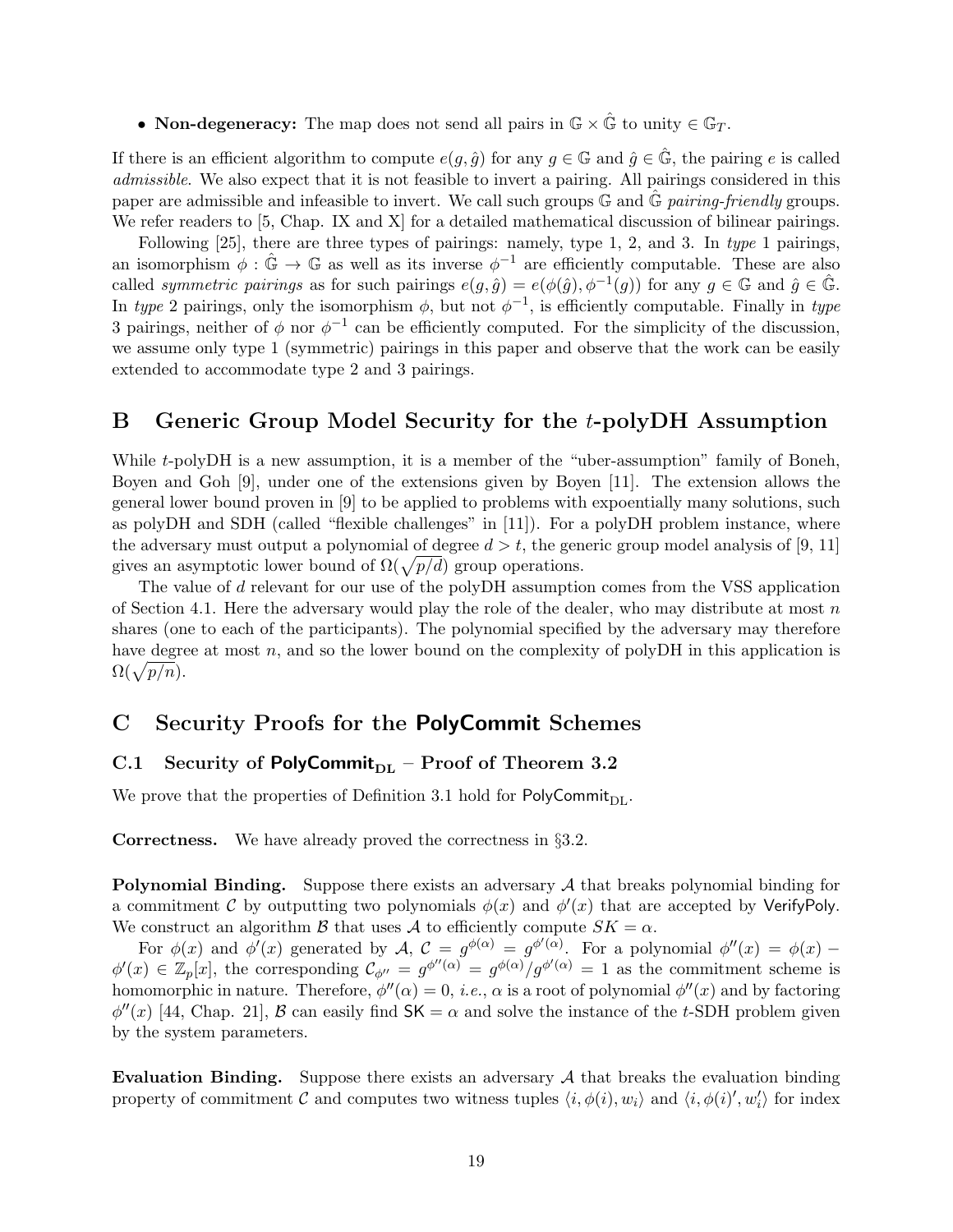i that are accepted by VerifyEval. We show how to construct an algorithm  $\mathcal{B}$ , using  $\mathcal{A}$ , that can break the t-SDH assumption.

B presents the t-SDH instance  $\langle \mathcal{G}, g, g^{\alpha}, g^{\alpha^2}, \ldots, g^{\alpha^t} \rangle$  as PK to A. A outputs a commitment C, and two witness tuples  $\langle i, \phi(i), w_i \rangle$  and  $\langle i, \phi(i)', w_i' \rangle$  for an index  $i \in \mathbb{Z}_p$  such that  $e(C, g)$  $e(w_i, g^{\alpha-i})e(g, g)^{\phi(i)} = e(w'_i, g^{\alpha-i})e(g, g)^{\phi(i)}$ . For  $\psi_i = \log_g w_i$  and  $\psi'_i = \log_g w'_i$ ,

$$
\psi_i(\alpha - i) + \phi(i) = \psi'_i(\alpha - i) + \phi(i)'
$$

$$
\frac{\psi_i - \psi'_i}{\phi(i)' - \phi(i)} = \frac{1}{\alpha - i}
$$

Therefore, algorithm  $\beta$  computes

$$
\left(\frac{w_i}{w'_i}\right)^{\frac{1}{\phi(i)'-\phi(i)}} = g^{\frac{\psi_i - \psi'_i}{\phi(i)'-\phi(i)}}
$$

$$
= g^{\frac{1}{\alpha-i}}
$$

and returns  $\langle -i, g^{\frac{1}{\alpha-i}} \rangle$  as a solution for the t-SDH instance. It is easy to see that the success probability of solving the instance is the same as the success probability of  $A$ , and the time required is a small constant larger than the time required by  $A$ .

**Hiding.** Suppose there exists an adversary  $A$  that breaks the hiding property of commitment C and correctly computes polynomial  $\phi(x)$  (without loss of generality deg( $\phi$ ) = t) given t valid witness tuples  $\langle i, \phi(i), w_i \rangle$ . We show how to use A to construct an algorithm B than can break the DL assumption.

Let  $\langle g, g^a \rangle \in \mathbb{G}^2$  be a DL instance that B needs to solve. B generates PK for A by randomly picking  $\alpha \in_R \mathbb{Z}_p^*$  and computing  $PK = \langle \mathcal{G}, g, g^{\alpha}, g^{\alpha^2}, \dots, g^{\alpha^t} \rangle$ .  $\mathcal{B}$  sets  $\langle j, \phi(j) \rangle \in_R \mathbb{Z}_p^2$  as polynomial  $\phi(x)$ 's evaluations at indices j. It then assumes  $\phi(0) = a$ , which is the answer for the DL instance and computes  $g^{\phi(\alpha)}$  using  $t+1$  exponentiated evaluations:  $\langle 0, g^{\alpha} \rangle$  and the t other chosen pairs  $\langle j, g^{\phi(j)} \rangle$ . Finally, B computes witnesses  $w_j$  for the t chosen evaluations  $\langle j, \phi(j) \rangle$  as  $w_j = (g^{\phi(\alpha)}/g^{\phi(j)})^{\frac{1}{\alpha-j}}$ , and sends PK and t witness tuples  $\langle j, \phi(j), w_j \rangle$  to A. Once A returns polynomial  $\phi(x)$ , B returns the constant term  $\phi(0)$  as the solution for the DL instance.

It is easy to see that the success probability of solving the DL instance is the same the success probability of  $A$ , and the time required is a small constant larger than the time required by  $A$ .

### C.2 Security of PolyCommit<sub>Ped</sub> – Proof of Theorem 3.3

We prove that the properties of Definition 3.1 hold for  $PolyCommit_{Ped}$ .

Correctness. We have already proved the correctness in §3.3.

**Polynomial Binding.** Suppose there exists an adversary  $A$  that breaks polynomial binding for a commitment C of PolyCommit<sub>Ped</sub> by outputting two polynomial pairs  $\langle \phi(x), \hat{\phi}(x) \rangle$  and  $\langle \phi'(x), \hat{\phi}'(x) \rangle$ that are accepted by VerifyPoly. We construct an algorithm  $\beta$  that uses  $\mathcal A$  to efficiently solve a DL instance.

Given a DL instance  $(g, h = g^{\lambda}), \mathcal{B}$  chooses  $\alpha \in_R \mathbb{Z}_p^*$  and presents  $\mathsf{PK} = \langle \mathcal{G}, g, g^{\alpha}, \dots, g^{\alpha^t}, h, h^{\alpha}, \dots, h^{\alpha^t} \rangle$ to A for t specified by A. A generates a commitment C, and two polynomial pairs  $\langle \phi(x), \hat{\phi}(x) \rangle$  and  $\langle \phi'(x), \hat{\phi}'(x) \rangle$  that are accepted by VerifyPoly. It then forwards the commitment and two polynomial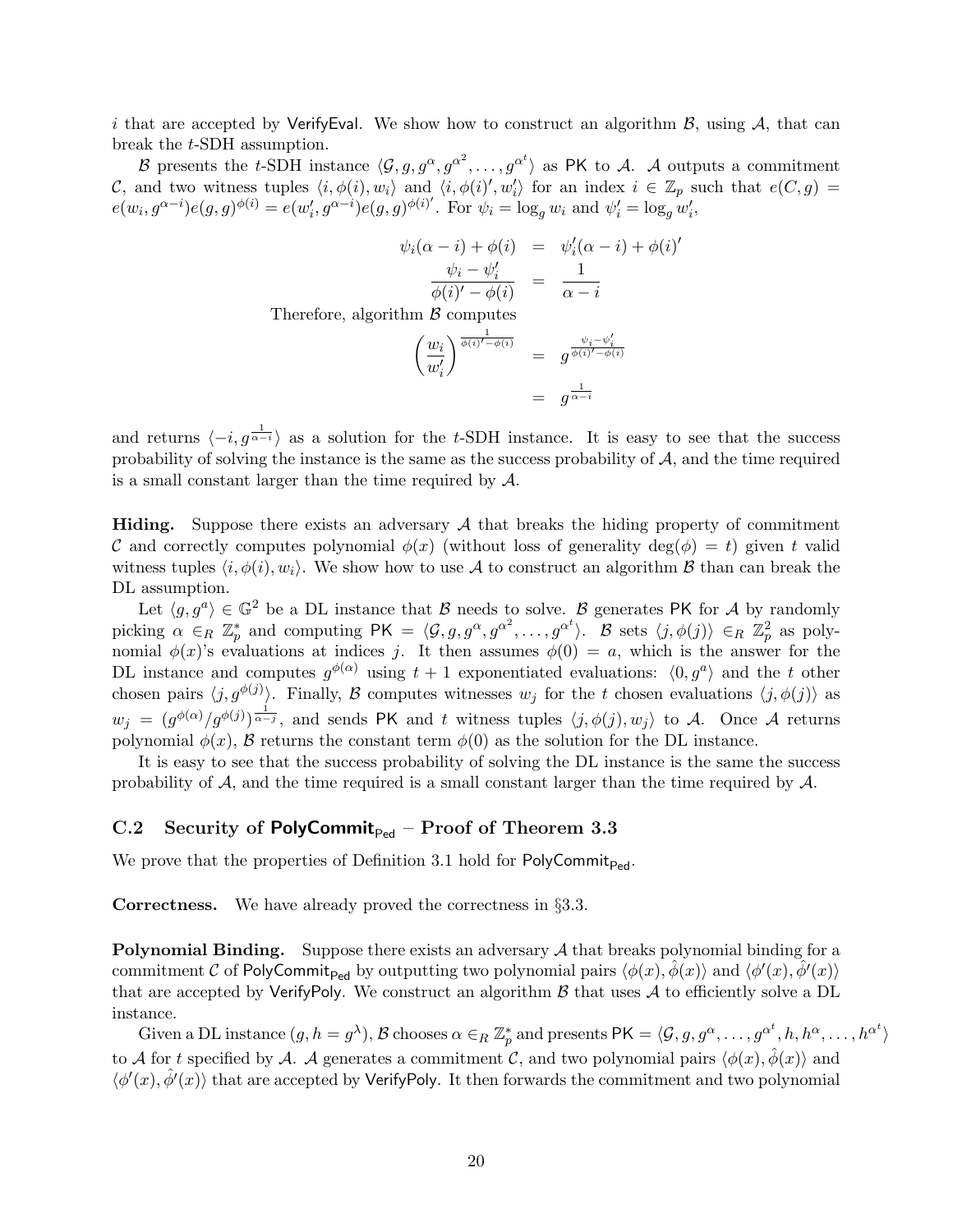pairs to B. As  $\mathcal{C} = g^{\phi(\alpha)} h^{\hat{\phi}(\alpha)} = g^{\phi'(\alpha)} h^{\hat{\phi}'(\alpha)}$ ,

$$
g^{\phi(\alpha)+\lambda\hat{\phi}(\alpha)} = g^{\phi'(\alpha)+\lambda\hat{\phi}'(\alpha)}
$$

$$
g^{\phi(\alpha)-\phi'(\alpha)+\lambda(\hat{\phi}(\alpha)-\hat{\phi}'(\alpha))} = 1
$$

$$
\phi(\alpha) - \phi'(\alpha) + \lambda(\hat{\phi}(\alpha) - \hat{\phi}'(\alpha)) = 0.
$$

Therefore, B computes the discrete logarithm value  $\lambda = \frac{\phi'(\alpha) - \phi(\alpha)}{\hat{i}(\alpha) - \hat{j}(\alpha)}$  $\frac{\varphi(\alpha) - \varphi(\alpha)}{\hat{\varphi}(\alpha) - \hat{\varphi}'(\alpha)}$ . It is easy to see that the success probability of solving the instance is the same as the success probability of  $A$ , and the time required is a small constant larger than the time required by  $\mathcal{A}$ .

Evaluation Binding. Suppose there exists an adversary  $A$  that breaks the evaluation binding property of commitment  $C$  and computes two witness tuples  $\langle i, \phi(i), \hat{\phi}(i), w_i \rangle$  and  $\langle i, \phi(i)', \hat{\phi}(i)', w_i' \rangle$ for index i that are accepted by VerifyEval with non-negligible probability. We show how to construct an algorithm  $\beta$  that breaks the t-SDH assumption with non-negligible probability using  $\mathcal{A}$ .

Let the t-SDH instance be  $\langle g, g^{\beta}, \ldots, g^{\beta^t} \rangle$ . B chooses a random bit  $b \in \{0, 1\}$  and creates an input for  $A$  based on it.

 $b = 0$ : Let  $\alpha = \beta$ . B chooses  $\lambda \in_R \mathbb{Z}_p^*$ , computes a  $t + 1$  tuple  $\langle h, h^{\alpha}, \ldots, h^{\alpha^t} \rangle$  such that  $h = g^{\lambda}$  and presents  $\langle \mathcal{G}, g, g^{\alpha}, \ldots, g^{\alpha^t}, h, h^{\alpha}, \ldots, h^{\alpha^t} \rangle$  as PK to A.

 $b = 1$ : B chooses  $\alpha \in_R \mathbb{Z}_p^*$ , sets  $h = g^{\beta}$  and presents  $\langle \mathcal{G}, g, g^{\alpha}, \ldots, g^{\alpha^t}, h, h^{\alpha}, \ldots, h^{\alpha^t} \rangle$  as PK to A.

A outputs a commitment C, and two witness tuples  $\langle i, \phi(i), \hat{\phi}(i), w_i \rangle$  and  $\langle i, \phi(i)', \hat{\phi}(i)', w_i' \rangle$  for an index  $i \in \mathbb{Z}_p$  such that  $e(C, g) = e(w_i, g^{\alpha - i}) e(g^{\phi(i)} h^{\hat{\phi}(i)}, g) = e(w'_i, g^{\alpha - i}) e(g^{\phi(i)} h^{\hat{\phi}(i)'}, g)$ . After verification, there are two cases for  $\beta$ .

First Case:  $w_i \neq w'_i$ 

If  $b = 1$ ,  $\beta$  aborts the game and returns failure, else  $\beta$  returns the following solution:

Let 
$$
w_i = g^{\psi_i} h^{\hat{\psi}_i} = g^{\psi_i + \lambda \hat{\psi}_i}
$$
 and  $w'_i = g^{\psi'_i} h^{\hat{\psi'}_i} = g^{\psi'_i + \lambda \hat{\psi}'_i}$ .  
\n
$$
(\psi_i + \lambda \hat{\psi}_i)(\alpha - i) + \phi(i) + \lambda \hat{\phi}(i) = (\psi'_i + \lambda \hat{\psi}_i)'(\alpha - i) + \phi(i)' + \lambda \hat{\phi}(i)'
$$
\n
$$
\frac{(\psi_i + \lambda \hat{\psi}_i) - (\psi'_i + \lambda \hat{\psi}'_i)}{\phi(i)' - \phi(i) + \lambda (\hat{\phi}(i)' - \hat{\phi}(i))} = \frac{1}{\alpha - i}
$$
\nTherefore, algorithm  $\mathcal{B}$  computes\n
$$
\left(\frac{w_i}{w'_i}\right)^{\frac{1}{\phi(i)' - \phi(i) + \lambda(\hat{\phi}(i)' - \hat{\phi}(i))} = g^{\frac{(\psi_i + \lambda \hat{\psi}_i) - (\psi'_i + \lambda \hat{\psi}'_i)}{\phi(i)' - \phi(i) + \lambda(\hat{\phi}(i)' - \hat{\phi}(i))}}
$$
\n
$$
= g^{\frac{1}{\alpha - i}}
$$

and B returns  $\langle -i, g^{\frac{1}{\alpha-i}} \rangle$  as a solution for the t-SDH instance. Second Case:  $w_i = w'_i$ 

If  $b = 0$ ,  $\beta$  aborts the game and returns failure, else  $\beta$  returns the following solution:

For such two tuples  $\langle i, \phi(i), \hat{\phi}(i), w_i \rangle$  and  $\langle i, \phi(i)', \hat{\phi}(i)', w_i \rangle$ ,

$$
e(g^{\phi(i)}h^{\hat{\phi}(i)},g) = e(g^{\phi(i)'}h^{\hat{\phi}(i)'},g).
$$
  

$$
\phi(i) + \beta \hat{\phi}(i) = \phi(i)' + \beta \hat{\phi}(i)',
$$

and B computes  $\beta = \log_g h = \frac{\phi'(\alpha) - \phi(\alpha)}{\hat{\phi}(\alpha) - \hat{\phi}'(\alpha)}$  $\frac{\phi'(\alpha)-\phi(\alpha)}{\hat{\phi}(\alpha)-\hat{\phi}'(\alpha)}$ . B then chooses  $c \in_R \mathbb{Z}_p\setminus -\beta$  and returns  $\langle c, g^{\frac{1}{\beta+c}} \rangle$  as a solution for the t-SDH instance.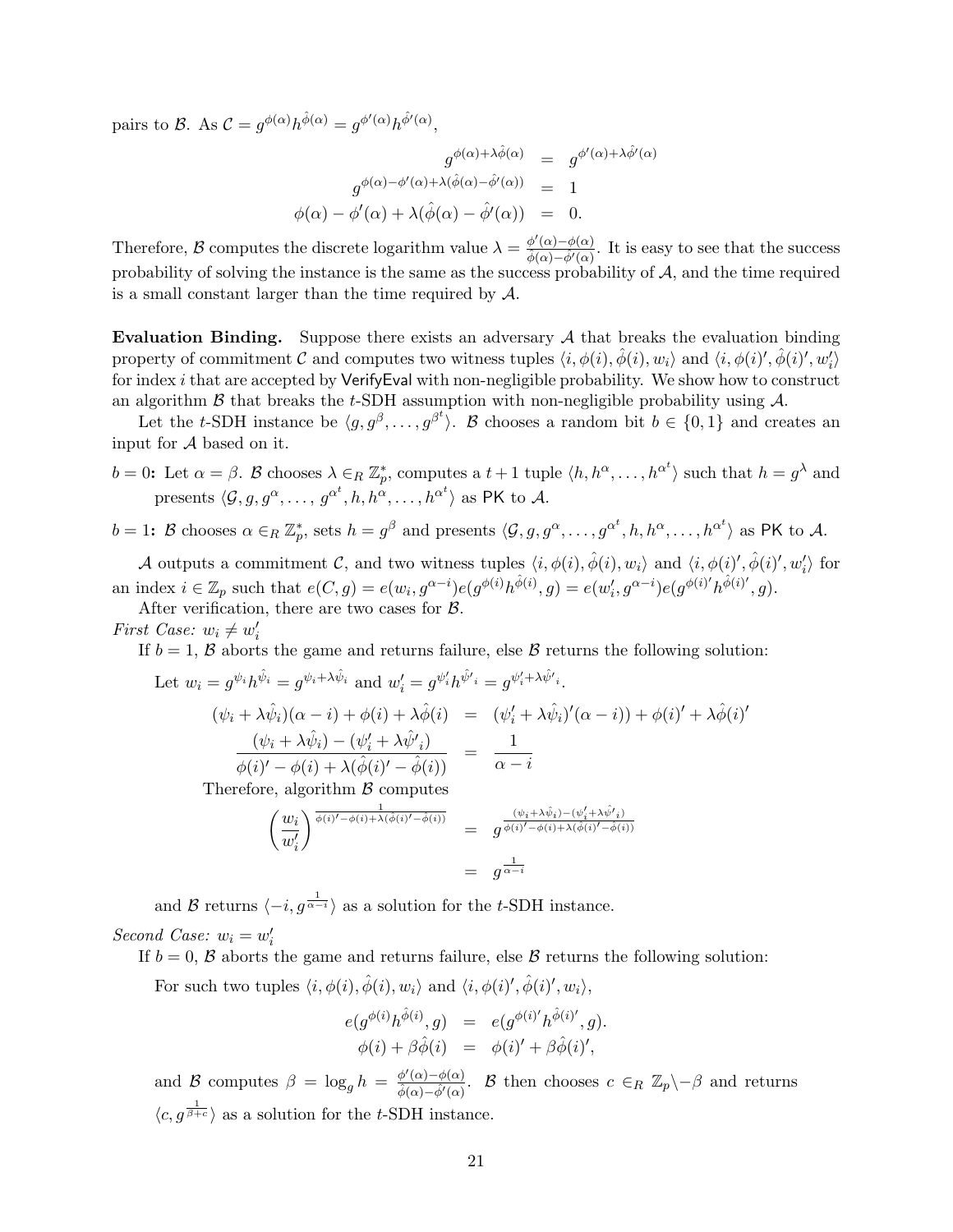Now we analyze B's success probability. Let  $\delta = \delta_1 + \delta_2$  is A's success probability, where  $\delta_1$ is the probability that A wins with  $w_i = w'_i$  and  $\delta_2$  is the probability that A wins with  $w_i \neq w'_i$ . B succeeds when  $b = 0$  and  $w_i = w'_i$ , or when  $b = 1$  and  $w_i \neq w'_i$ . For randomly chosen b,  $Pr[b=0] = Pr[b=0] = 1/2$ . Therefore,  $Pr[\mathcal{B} \text{ succeeds}] = \delta_1/2 + \delta_2/2 = \delta/2$ . If  $\delta$  is non-negligible,  $\beta$  outputs the correct solution to the t-SDH instance with non-negligible probability.

**Hiding.** We prove that given a PolyCommit<sub>Ped</sub> public key PK, a commitment  $C$ , and any t valid evaluation tuples  $\langle i, \phi(i), \phi(i)\rangle_{i\in I}$  and the associated witnesses  $w_i$  to an adversary A, A has no information about another evaluation tuple  $\langle j, \phi(j), \phi(j) \rangle$  for any  $j \in \{\mathbb{Z}_p - I\}$ . Let  $view_{\phi} =$  $\{PK, \mathcal{C}, \langle i, \phi(i), \hat{\phi}(i), w_i \rangle_{i \in I} \}$  be the information available to A. We will show that

$$
\Pr[\mathcal{A} \text{ computes } \langle j, \phi(j), \hat{\phi}(j) \rangle | view_{\phi}] = \Pr[\mathcal{A} \text{ computes } \langle j, \phi(j), \hat{\phi}(j) \rangle]
$$

for any  $j \in {\mathbb{Z}}_p - I$ . Note that I is an arbitrary set of t elements of  $\mathbb{Z}_p$  (possibly chosen by A).

Both committed polynomials  $(\phi(x)$  and  $\phi(x)$  are of degree less than t. Therefore, the witness polynomial  $\frac{\phi(x)+\lambda\hat{\phi}(x)-\phi(\alpha)-\lambda\hat{\phi}(\alpha)}{x-\alpha}$  is of degree  $\leq t-1$  and the witness  $w_j$  for any  $j \in \mathbb{Z}_p$  is fixed given t input tuples  $\langle i, \phi'(i), \hat{\phi}'(i), w_i \rangle_{i \in I}$ .

For an index  $j \in \{\mathbb{Z}_p - I\}$ , it is easy to see that for every  $\phi(j)' \in \mathbb{Z}_p$  there is exactly one  $\hat{\phi}(j)'$ such that the witness tuple  $\langle j,\phi(j)',\hat\phi(j)',w_j\rangle_{i\in I}$  is verified for given C and fixed  $w_j$  by VerifyEval as follows:

$$
e(C, g) = e(w_j, g^{\alpha - j}) e(g^{\phi(j)'} h^{\hat{\phi}(j)'}, g) = e(w_j, g^{\alpha - j}) e(g^{\phi(j)'+\lambda \hat{\phi}(j)'}, g)
$$

Observe that for all such  $\phi(j)'$  and  $\hat{\phi}(j)'$  pairs, the value  $\phi(j)' + \lambda \hat{\phi}(j)'$ , call it  $\overline{\phi}(j)$ , is constant. Further, there is exactly one  $\phi'(x) \in \mathbb{Z}_p[x]$  of degree t such that  $\phi'(j) = \phi(j)'$  and  $\phi'(i) = \phi(i)$  for the t input evaluation tuples and there is exactly one  $\hat{\phi}'(x) \in \mathbb{Z}_p[x]$  of degree t such that  $\hat{\phi}'(j) = \hat{\phi}(j)'$ and  $\hat{\phi}'(i) = \hat{\phi}(i)$  for the t input evaluation tuples.

In order to show that  $view_{\phi}$ , does not contain any information about the evaluation  $\phi(j)$  and  $\hat{\phi}(j)$  at index j of the committed polynomials, it must be shown that the above  $\phi'(x)$  and  $\hat{\phi}'(x)$ satisfy  $C = C' = g^{\phi'(\alpha)}h^{\hat{\phi}'(\alpha)} = g^{\phi'(\alpha)+\lambda\hat{\phi}'(\alpha)}$  and  $w_i = w'_i = g^{\frac{\phi'(i)+\lambda\hat{\phi}'(i)-\phi'(\alpha)-\lambda\hat{\phi}'(\alpha)}{i-\alpha}}$  for  $i \in I$ . This easily follows from the fact that  $\bar{\phi}(j) = \phi(j) + \lambda \hat{\phi}(j) = \phi'(j) + \lambda \hat{\phi}'(j)$  is fixed. For  $\bar{\phi}(i) = \phi(i) + \lambda \hat{\phi}(i)$ for all  $i \in I$  and  $\overline{\phi}(j)$ , the polynomial  $\overline{\phi}(x) = \phi'(x) + \lambda \hat{\phi}'(x)$  of degree  $\leq t$  is fixed for any candidate  $\phi'(x)$  and  $\hat{\phi}'(x)$ . As a result,  $g^{\phi'(\alpha)+\lambda \hat{\phi}'(\alpha)} = C$  and  $g^{\frac{\phi'(i)+\lambda \hat{\phi}'(i)-\phi'(\alpha)-\lambda \hat{\phi}'(\alpha)}{i-\alpha}} = w_i$  for  $i \in I$  for any candidate  $\phi'(x)$  and  $\hat{\phi}'(x)$ .

Note that it also indicates that p possible choices exist for the committed polynomials  $\phi(x)$  and  $\phi(x)$ .

### C.3 Security of Batch Opening – Proof of Theorem 3.4

Suppose an adversary outputs a commitment C and two verifiable openings  $\langle B, w_B, r(x) \rangle$ , and  $\langle i \in B, w_i, \phi(i) \rangle$ . We show this adversary can be used to solve the instance of the t-BSDH problem given by the system parameters. Let  $p(x) = \prod_{j \in B} (x - j)$ , and define  $p'(x) = p(x)/(x - i)$ . Write  $w_B = g^b$  and  $w_i = g^y$  for some  $b, y \in \mathbb{Z}_p$ . Since the verification equations of VerifyEval and VerifyEvalBatch hold,

$$
e(\mathcal{C}, g) = e(g^{p(\alpha)}, w_B)e(g, g^{r(\alpha)}) = e(g^{\alpha - i}, w_i)e(g, g^{\phi(i)})
$$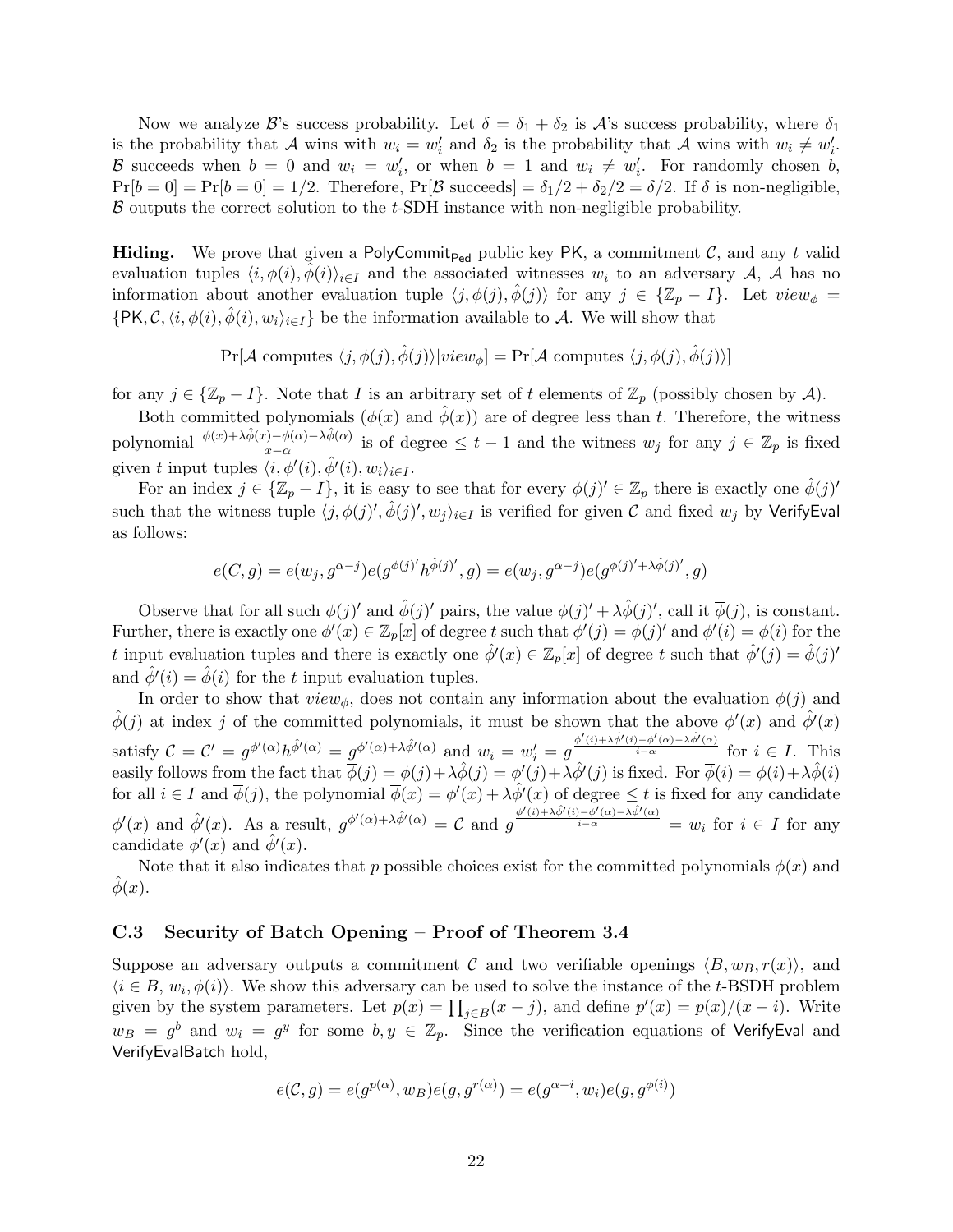and so from the exponents:

$$
p(\alpha)b + r(\alpha) = (\alpha - i)y + \phi(i)
$$
  

$$
p(\alpha)b - (\alpha - i)y = \phi(i) - r(\alpha).
$$

Now, write  $r(\alpha) = r'(\alpha)(\alpha - i) + r(i)$  for  $r'(x) = \frac{r(x) - r(i)}{x - i}$ , and substitute for  $r(\alpha)$ , which gives

$$
p(\alpha)b - (\alpha - i)y = \phi(i) - r'(\alpha)(\alpha - i) - r(i)
$$

$$
(\alpha - i)[p'(\alpha)b - y + r'(\alpha)] = \phi(i) - r(i)
$$

$$
\frac{1}{\alpha - i} = \frac{p'(\alpha)b - y + r'(\alpha)}{\phi(i) - r(i)}.
$$

Note that since  $\phi(i) \neq r(i)$  their difference is nonzero, and we can compute  $r'(x)$  since we know  $r(x)$ . Therefore the solution to the t-BSDH problem is

$$
e(g,g)^{1/(\alpha-i)} = e(g^{p'(\alpha)}, w_B) e(g^{r'(\alpha)}/w_i, g)^{1/(\phi(i)-r(i))}.
$$

#### C.4 Strong Correctness – Proof of Theorem 3.5

We first prove the theorem for PolyCommit $_{\text{DL}}$ .

Suppose there exists an adversary  $A$  that verifiably commits to a polynomial of degree greater than t using  $PK = \langle \mathcal{G}, g, g^{\alpha}, g^{\alpha^2}, \ldots, g^{\alpha^t} \rangle$ . We construct an algorithm B that uses A to break the polyDH assumption.

B presents the polyDH instance  $\langle \mathcal{G}, g, g^{\alpha}, g^{\alpha^2}, \ldots, g^{\alpha^t} \rangle$  as PK to A. A outputs a commitment C and t', where t' is the claimed degree of the committed polynomial. If  $t' \leq t$ , then B returns failure and stops, else  $\beta$  chooses and sends a set I of  $t' + 1$  random indices to A. A returns  $t' + 1$  evaluation tuples of the form  $\langle i, \phi(i), w_i \rangle$  for  $i \in I$ . B verifies these  $t' + 1$  evaluation tuples using VerifyEval. If a verification fails, then  $B$  returns failure and stops. Once all verifications are successful, B interpolates  $t' + 1$  values  $\phi(i)$  to compute the claimed committed polynomial  $\phi'(x)$ . If deg  $(\phi'(x)) < t'$ , then B returns failure and stops, else B is assured that deg  $(\phi) \geq t'$ .  $t' + 1$ verifications does not confirm that  $\phi'(x)$  is the committed polynomial  $\phi(x)$  as  $\phi(x)$  can be of degree  $> t'$ . The verifications only assure that the evaluations of  $\phi'(x)$  at the verified indices are equal to those of  $\phi(x)$ . We can represent  $\psi_i(x)|_{x=\alpha} = \psi_i(\alpha) = \frac{\phi(\alpha) - \phi(i)}{\alpha - i} = \frac{\phi(i) - \phi(\alpha)}{i - \alpha} = \psi_\alpha(i) = \psi_\alpha(x)|_{x=i}$ . To confirm that the committed polynomial is of degree t' and consequently  $\phi(x) = f'(x)$ , B interpolates (in the exponent)  $t' + 1$  w<sub>i</sub> values from the evaluation set to generate exponentiated coefficients of the polynomial  $\psi_{\alpha}(x)$ . If  $\deg(f) > t'$ , then  $\psi_{\alpha}(x)$  should be of degree  $>t'-1$ . Therefore, if the coefficient  $\psi_{t'}$  associated with  $g^{\alpha^{t'}}$  is non-zero, then  $B$  returns failure and stops, else  $B$  returns  $\phi(x)$ and C as an answer to the polyDH instance. Although it possible that  $\psi_{\alpha}(x)$  is of degree  $t' - 1$ for  $\phi(x)$  with degree greater than t', the success probability of A to achieve that is negligible for indices randomly chosen by the verifier  $\beta$ .

It is easy to see that the success probability of solving the instance is negligibly less than the success probability of  $A$  in verifiably committing to a polynomial of degree greater than  $t$ , and the time required is a small constant larger than the time required by A.

For PolyCommit<sub>Ped</sub>, given a polyDH instance  $\langle \mathcal{G}, g, g^\alpha, g^{\alpha^2}, \ldots, g^{\alpha^t}\rangle$   $\mathcal B$  first chooses  $\lambda\in_R\mathbb Z_p^*$  and sends PK for PolyCommit<sub>Ped</sub> to  $\mathcal A$  as  $\langle \mathcal G,g,g^\alpha, g^{\alpha^2},\ldots, g^{\alpha^t},h,h^\alpha,h^{\alpha^2},\ldots, h^{\alpha^t}\rangle.$  The rest of the proof remains the nearly the same, except we use the fact that  $\beta$  knows  $\lambda$ .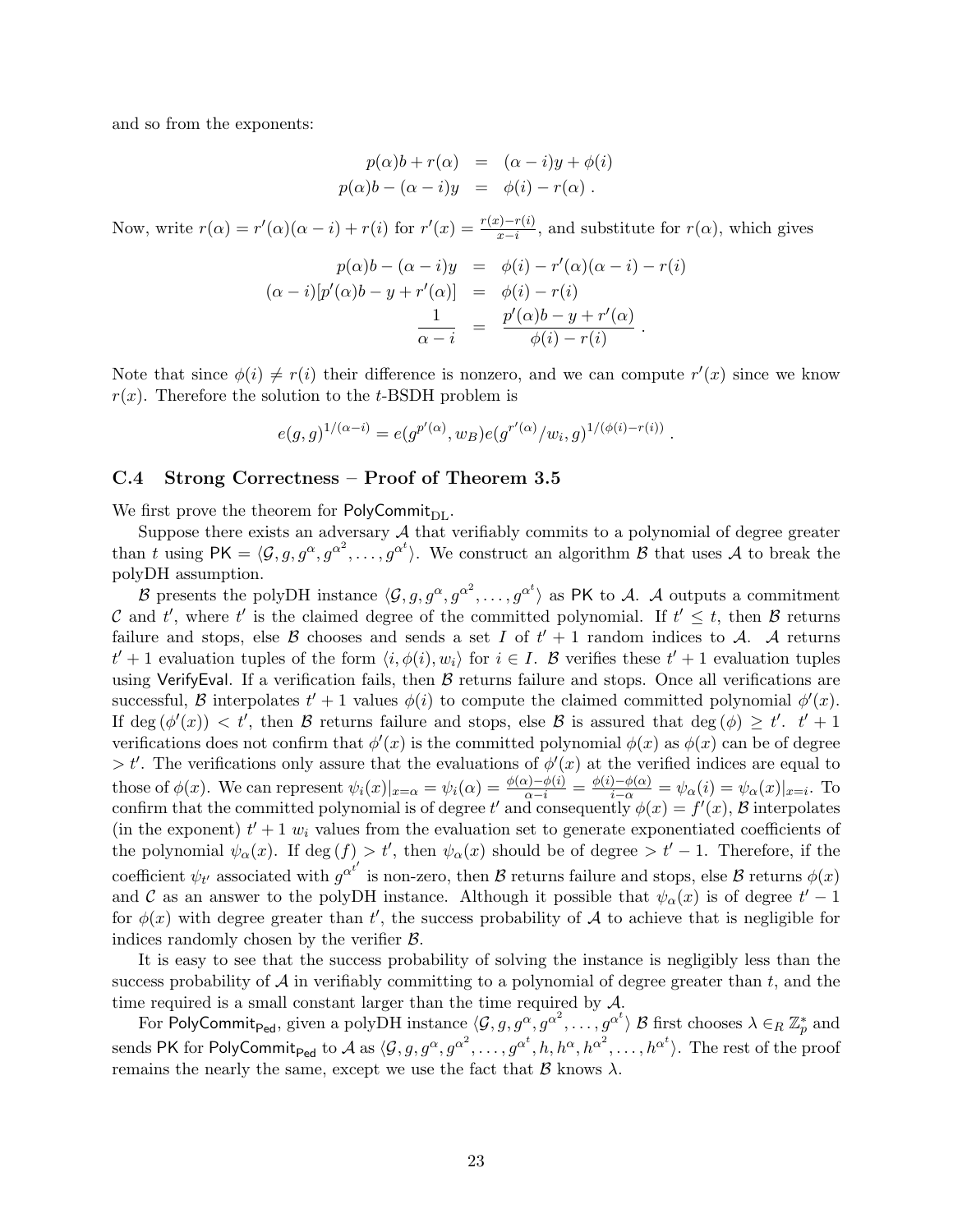### D Security of Nearly Zero-Knowledge Databases

Since nearly ZKS are a special case of nearly ZK-EDBs, we only discuss security of the latter. Our description of the security properties for ZK-EDB follows Libert and Yung [34]. A secure nearly ZK-EDB must satisfy the following properties.

**Completeness.** For all databases  $D = (K, V)$  such that  $|D| \le t$ ,

$$
\Pr\left(\mathsf{PK} \leftarrow \mathsf{SetupEDB}(1^\kappa, t), \ \mathcal{E} \leftarrow \mathsf{CommitEDB}(\mathsf{PK}, D), \ \pi_{Dj} \leftarrow \mathsf{QueryEDB}(\mathsf{PK}, \mathcal{E}, k_j) : \right) = 1 - \epsilon(\kappa) \ .
$$
 
$$
\mathsf{VerifyEDB}(\mathsf{PK}, \mathcal{E}, \pi_{Dj}) = 1
$$

**Soundness.** For all databases  $D = (K, V)$  and all PPT adversaries A,

$$
\Pr\left(\begin{matrix} \mathsf{PK} \leftarrow \mathsf{SetupEDB}(1^{\kappa},t),\ D \leftarrow \mathcal{A}(\mathsf{PK}),\ (\mathcal{E},k_j,\pi_{Dj},\pi'_{Dj}) \leftarrow \mathcal{A}(\mathsf{PK},D) : \\ \mathsf{VerifyEDB}(\mathsf{PK},\mathcal{E},\pi_{Dj}) = 1 \wedge \\ \mathsf{VerifyEDB}(\mathsf{PK},\mathcal{E},\pi'_{Dj}) = 1 \wedge \\ \pi_{Dj} \neq \pi'_{Dj} \end{matrix}\right) = \epsilon(\kappa) .
$$

Note that  $\pi_{D_j}$  and  $\pi'_{D_j}$  are proofs for *same* key  $k_j$ .

**Zero-Knowledge.** For any PPT adversary A and database D, such that  $|D| \leq t$ , there must exist a PPT simulator  $S$  with an oracle access to  $D$ , such that the outputs of the following two experiments are indistinguishable. Note that  $A$  and  $S$  may keep state throughout the experiments.

Real experiment:

- 1. Set PK  $\leftarrow$  SetupEDB(1<sup> $\kappa$ </sup>, t),  $\mathcal{E} \leftarrow$  CommitEDB(PK, D)
- 2. For  $j = 1, \ldots, \ell, \mathcal{A}$  outputs  $k_j$  and is given  $\pi_{Dj} \leftarrow \mathsf{QueryEDB}(\mathsf{PK}, \mathcal{E}, k_j)$ .

The output of the experiment is  $(PK, \mathcal{E}, k_1, \ldots, k_\ell, \pi_{D1}, \ldots, \pi_{D\ell}).$ 

Ideal experiment:

- 1. Set  $PK \leftarrow \mathcal{S}(1^{\kappa}, t), \mathcal{E}' \leftarrow \mathcal{S}(PK)$ .
- 2. For  $j = 1, ..., \ell$ , A outputs  $k_j$  and S outputs  $\pi D'_j$ .

The output of the experiment is  $(\mathsf{PK}, \mathcal{E}', k_1, \ldots, k_\ell, \pi_{D'_1}, \ldots, \pi_{D'_\ell}).$ 

**Theorem D.1.** The nearly ZK-EDB construction of  $\S4.2$  is secure provided the t-SDH assumption holds in G.

*Proof.* Completeness is clear. Let  $\mathcal{E} = (\mathcal{C}_1, \mathcal{C}_2)$  be a nearly ZK-EDB. For soundness, there are two cases to consider. In the first, the adversary must output  $\pi_{D_j}$  which shows  $k_j \notin D$  and  $\pi_{D_j}$ which shows  $k \in D$ . This requires  $\pi_{D_j}$  to show that  $\phi_1(k_j) \neq 0$  with respect to the polynomial  $\phi_1$  committed to in  $\mathcal{C}_1$ , and  $\pi D'_j$  to show that  $\phi_1(k_j) = 0$ , also with respect to  $\mathcal{C}_1$ . This is not possible since the polynomial commitment scheme is binding. In second case, the adversary must output  $\pi_{D_j}$  and  $\pi_{D_j}$  such that verification of  $\pi_{D_j}$  and  $\pi_{D_j}$  for respectively  $(k_j, m_j)$  and  $(k_j, m'_j)$  is successful. Here,  $m_j \neq m'_j$ . This would violate the binding property with respect to commitment  $\mathcal{C}_2$ , since  $\pi_{Dj}$  shows  $\phi_2(k_j)=m_j,$  and  $\pi_{Dj}'$  shows  $\phi_2(k_j)=m_j'$  where  $m_j\neq m_j'$ . The <code>PolyCommit</code> scheme is secure provided the t-SDH assumption holds, therefore the ZK-EDB will be sound under these assumptions as well.